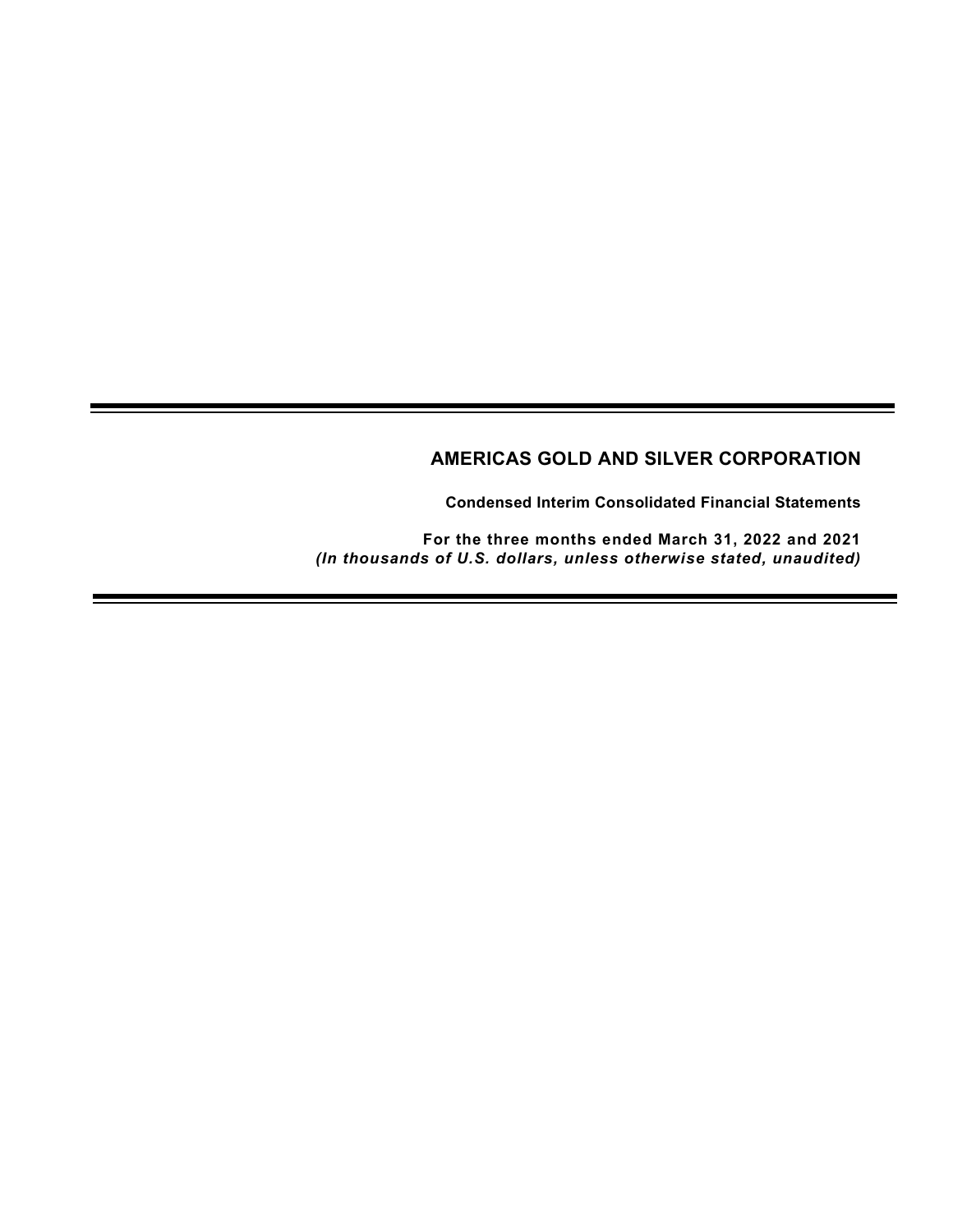| <b>Current assets</b><br>Cash and cash equivalents<br>Trade and other receivables (Note 5)<br>Prepaid expenses<br><b>Non-current assets</b><br>Restricted cash<br>Inventories (Note 6)<br>Property, plant and equipment (Note 7)<br><b>Current liabilities</b><br>Trade and other payables<br>Metals contract liability (Note 8)<br>Derivative instruments (Note 9)<br>Glencore pre-payment facility<br>Promissory note<br>Government Ioan (Note 10) | \$<br>$\boldsymbol{\mathsf{S}}$ | March 31,<br>2022<br>7,144<br>11,410<br>8,252<br>2,168<br>28,974 | \$<br>December 31,<br>2021<br>2,900<br>8,208 |
|------------------------------------------------------------------------------------------------------------------------------------------------------------------------------------------------------------------------------------------------------------------------------------------------------------------------------------------------------------------------------------------------------------------------------------------------------|---------------------------------|------------------------------------------------------------------|----------------------------------------------|
| <b>Americas Gold and Silver Corporation</b><br>Condensed interim consolidated statements of financial position<br>(In thousands of U.S. dollars, unaudited)<br>As at<br><b>Assets</b><br>Inventories (Note 6)<br><b>Total assets</b><br>Liabilities                                                                                                                                                                                                  |                                 |                                                                  |                                              |
|                                                                                                                                                                                                                                                                                                                                                                                                                                                      |                                 |                                                                  |                                              |
|                                                                                                                                                                                                                                                                                                                                                                                                                                                      |                                 |                                                                  |                                              |
|                                                                                                                                                                                                                                                                                                                                                                                                                                                      |                                 |                                                                  |                                              |
|                                                                                                                                                                                                                                                                                                                                                                                                                                                      |                                 |                                                                  |                                              |
|                                                                                                                                                                                                                                                                                                                                                                                                                                                      |                                 |                                                                  |                                              |
|                                                                                                                                                                                                                                                                                                                                                                                                                                                      |                                 |                                                                  |                                              |
|                                                                                                                                                                                                                                                                                                                                                                                                                                                      |                                 |                                                                  |                                              |
|                                                                                                                                                                                                                                                                                                                                                                                                                                                      |                                 |                                                                  |                                              |
|                                                                                                                                                                                                                                                                                                                                                                                                                                                      |                                 |                                                                  |                                              |
|                                                                                                                                                                                                                                                                                                                                                                                                                                                      |                                 |                                                                  |                                              |
|                                                                                                                                                                                                                                                                                                                                                                                                                                                      |                                 |                                                                  | 10,009                                       |
|                                                                                                                                                                                                                                                                                                                                                                                                                                                      |                                 |                                                                  | 2,426                                        |
|                                                                                                                                                                                                                                                                                                                                                                                                                                                      |                                 |                                                                  | \$<br>23,543                                 |
|                                                                                                                                                                                                                                                                                                                                                                                                                                                      |                                 |                                                                  |                                              |
|                                                                                                                                                                                                                                                                                                                                                                                                                                                      |                                 | 4,078<br>8,301                                                   | 4,078<br>7,900                               |
|                                                                                                                                                                                                                                                                                                                                                                                                                                                      |                                 | 174,453                                                          | 177,913                                      |
|                                                                                                                                                                                                                                                                                                                                                                                                                                                      | $\sqrt[6]{3}$                   | 215,806                                                          | \$<br>213,434                                |
|                                                                                                                                                                                                                                                                                                                                                                                                                                                      |                                 |                                                                  |                                              |
|                                                                                                                                                                                                                                                                                                                                                                                                                                                      |                                 |                                                                  |                                              |
|                                                                                                                                                                                                                                                                                                                                                                                                                                                      |                                 |                                                                  |                                              |
|                                                                                                                                                                                                                                                                                                                                                                                                                                                      | \$                              | 14,690                                                           | \$<br>20,576                                 |
|                                                                                                                                                                                                                                                                                                                                                                                                                                                      |                                 | 11,595<br>2,033                                                  | 11,971<br>2,162                              |
|                                                                                                                                                                                                                                                                                                                                                                                                                                                      |                                 | $\blacksquare$                                                   | 1,451                                        |
|                                                                                                                                                                                                                                                                                                                                                                                                                                                      |                                 | 5,000                                                            | 5,000                                        |
|                                                                                                                                                                                                                                                                                                                                                                                                                                                      |                                 | 222                                                              | 4,499                                        |
|                                                                                                                                                                                                                                                                                                                                                                                                                                                      |                                 | 33,540                                                           | 45,659                                       |
| <b>Non-current liabilities</b>                                                                                                                                                                                                                                                                                                                                                                                                                       |                                 |                                                                  |                                              |
| Other long-term liabilities                                                                                                                                                                                                                                                                                                                                                                                                                          |                                 | 1,357                                                            | 1,543                                        |
| Metals contract liability (Note 8)                                                                                                                                                                                                                                                                                                                                                                                                                   |                                 | 29,150                                                           | 28,934                                       |
| RoyCap convertible debenture (Note 9)<br>Post-employment benefit obligations                                                                                                                                                                                                                                                                                                                                                                         |                                 | 8,715<br>8,085                                                   | 8,665<br>10,866                              |
| Decommissioning provision                                                                                                                                                                                                                                                                                                                                                                                                                            |                                 | 12,348                                                           | 13,444                                       |
| Deferred tax liabilities (Note 17)                                                                                                                                                                                                                                                                                                                                                                                                                   |                                 | 500                                                              | 488                                          |
| <b>Total liabilities</b>                                                                                                                                                                                                                                                                                                                                                                                                                             |                                 | 93,695                                                           | 109,599                                      |
|                                                                                                                                                                                                                                                                                                                                                                                                                                                      |                                 |                                                                  |                                              |
| <b>Equity</b>                                                                                                                                                                                                                                                                                                                                                                                                                                        |                                 |                                                                  |                                              |
| Share capital (Note 11)                                                                                                                                                                                                                                                                                                                                                                                                                              |                                 | 436,690                                                          | 423,098                                      |
| Equity reserve                                                                                                                                                                                                                                                                                                                                                                                                                                       |                                 | 51,951                                                           | 51,088                                       |
| Foreign currency translation reserve<br>Deficit                                                                                                                                                                                                                                                                                                                                                                                                      |                                 | 6,978<br>(387, 562)                                              | 6,833<br>(387, 949)                          |
| Attributable to shareholders of the Company                                                                                                                                                                                                                                                                                                                                                                                                          |                                 | 108,057                                                          | 93,070                                       |
| Non-controlling interests (Note 13)                                                                                                                                                                                                                                                                                                                                                                                                                  |                                 | 14,054                                                           | 10,765                                       |
| <b>Total equity</b>                                                                                                                                                                                                                                                                                                                                                                                                                                  | $\frac{1}{2}$                   | 122,111                                                          | \$<br>103,835                                |
| <b>Total liabilities and equity</b>                                                                                                                                                                                                                                                                                                                                                                                                                  | \$                              | 215,806                                                          | \$<br>213,434                                |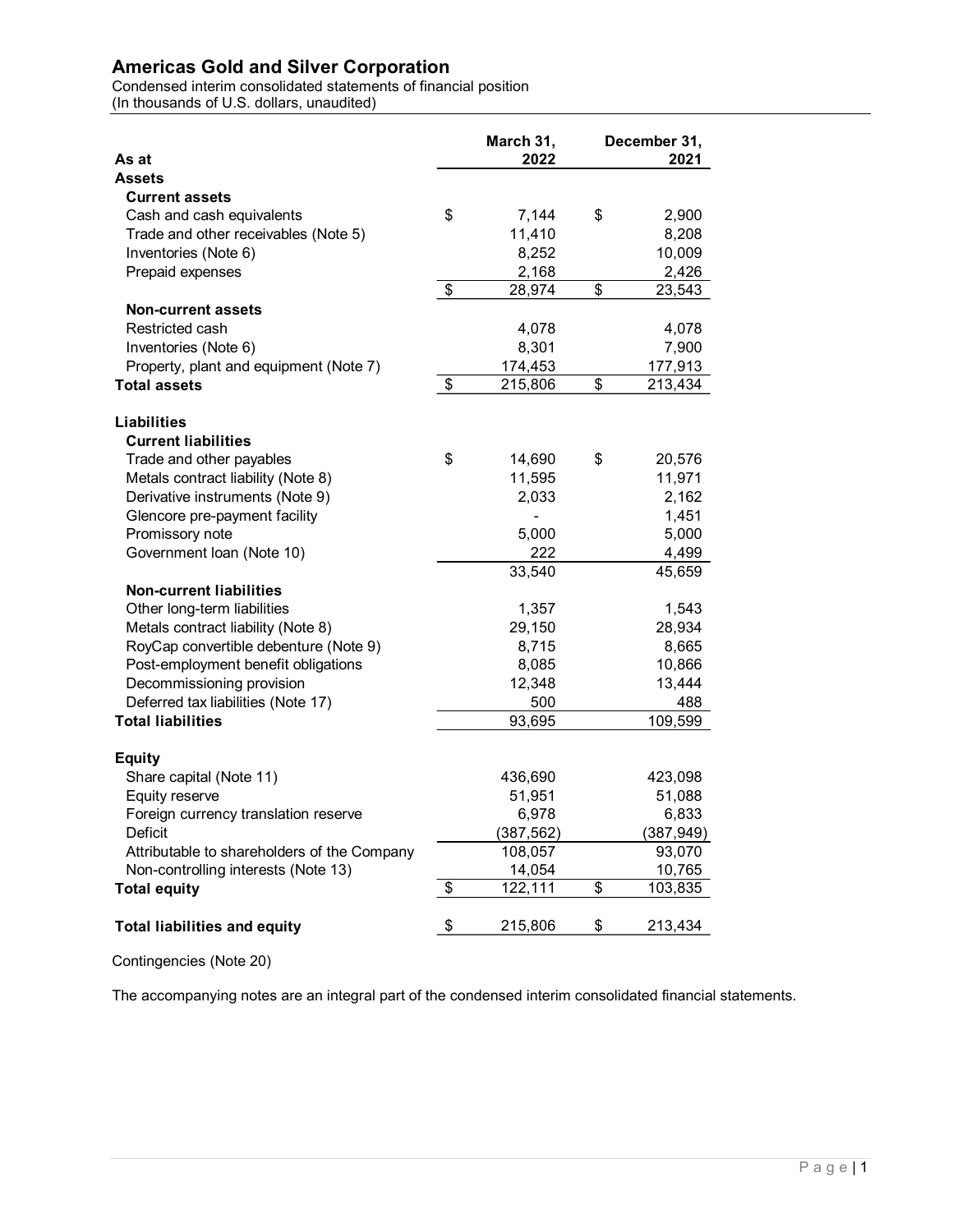|                                                                                 | (In thousands of U.S. dollars, except share and per share amounts, unaudited) | Condensed interim consolidated statements of income (loss) and comprehensive income (loss) |               |                               |
|---------------------------------------------------------------------------------|-------------------------------------------------------------------------------|--------------------------------------------------------------------------------------------|---------------|-------------------------------|
|                                                                                 |                                                                               | For the three-month period ended<br>March 31,                                              |               | March 31,<br>2021 Revised (1) |
|                                                                                 |                                                                               | 2022                                                                                       |               |                               |
| Revenue (Note 14)                                                               | \$                                                                            | 26,436                                                                                     | \$            | 10,433                        |
| Cost of sales (Note 15)                                                         |                                                                               | (16, 619)                                                                                  |               | (37, 731)                     |
| Depletion and amortization (Note 7)                                             |                                                                               | (5,760)                                                                                    |               | (3,925)                       |
| Care and maintenance costs                                                      |                                                                               | (1, 323)                                                                                   |               | (2, 133)                      |
| Corporate general and administrative (Note 16)                                  |                                                                               | (2,649)                                                                                    |               | (2, 119)                      |
| <b>Exploration costs</b>                                                        |                                                                               | (1,086)                                                                                    |               | (1,508)                       |
| Accretion on decommissioning provision                                          |                                                                               | (84)                                                                                       |               | (43)                          |
| Interest and financing expense                                                  |                                                                               | (1,027)                                                                                    |               | (726)                         |
| Foreign exchange gain (loss)                                                    |                                                                               | 710                                                                                        |               | (221)                         |
| Impairment to property, plant and equipment (Note 7)                            |                                                                               |                                                                                            |               | (55, 623)                     |
| Loss on metals contract liability (Note 8)                                      |                                                                               | (2, 752)                                                                                   |               |                               |
| Other gain on derivatives (Note 9)                                              |                                                                               | 22                                                                                         |               | 1,819                         |
| Gain on government loan forgiveness (Note 10)                                   |                                                                               | 4,277                                                                                      |               | $\blacksquare$                |
| Income (loss) before income taxes                                               |                                                                               | 145                                                                                        |               | (91, 777)                     |
| Income tax expense (Note 17)                                                    |                                                                               | (441)                                                                                      |               | (23)                          |
| <b>Net loss</b>                                                                 | \$                                                                            | (296)                                                                                      | \$            | (91, 800)                     |
| <b>Attributable to:</b>                                                         |                                                                               |                                                                                            |               |                               |
| Shareholders of the Company                                                     | \$                                                                            | (1, 412)                                                                                   | \$            | (91, 127)                     |
| Non-controlling interests (Note 13)                                             |                                                                               | 1,116                                                                                      |               | (673)                         |
| <b>Net loss</b>                                                                 | $\$\$                                                                         | (296)                                                                                      | $\frac{2}{3}$ | (91, 800)                     |
|                                                                                 |                                                                               |                                                                                            |               |                               |
| Other comprehensive income (loss)                                               |                                                                               |                                                                                            |               |                               |
| Items that will not be reclassified to net loss                                 |                                                                               |                                                                                            |               |                               |
| Remeasurement of post-employment benefit obligations                            | \$                                                                            | 2,998                                                                                      | \$            | 4,521                         |
| Items that may be reclassified subsequently to net loss                         |                                                                               |                                                                                            |               |                               |
| Foreign currency translation reserve                                            |                                                                               | 145                                                                                        |               | 201                           |
| Other comprehensive income                                                      | \$                                                                            | 3,143<br>2,847                                                                             | \$            | 4,722<br>(87,078)             |
| <b>Comprehensive income (loss)</b>                                              |                                                                               |                                                                                            |               |                               |
| <b>Attributable to:</b>                                                         |                                                                               |                                                                                            |               |                               |
| Shareholders of the Company                                                     | \$                                                                            | 532                                                                                        | \$            | (88, 213)                     |
| Non-controlling interests (Note 13)                                             |                                                                               | 2,315                                                                                      |               | 1,135                         |
| Comprehensive income (loss)                                                     | $\frac{1}{2}$                                                                 | 2,847                                                                                      | \$            | (87,078)                      |
|                                                                                 |                                                                               |                                                                                            |               |                               |
| Loss per share attributable to shareholders of the Company<br>Basic and diluted |                                                                               | (0.01)                                                                                     |               | (0.72)                        |
| Weighted average number of common shares<br>outstanding                         |                                                                               |                                                                                            |               |                               |
| Basic and diluted (Note 12)                                                     |                                                                               | 172,903,384                                                                                |               | 127,270,944                   |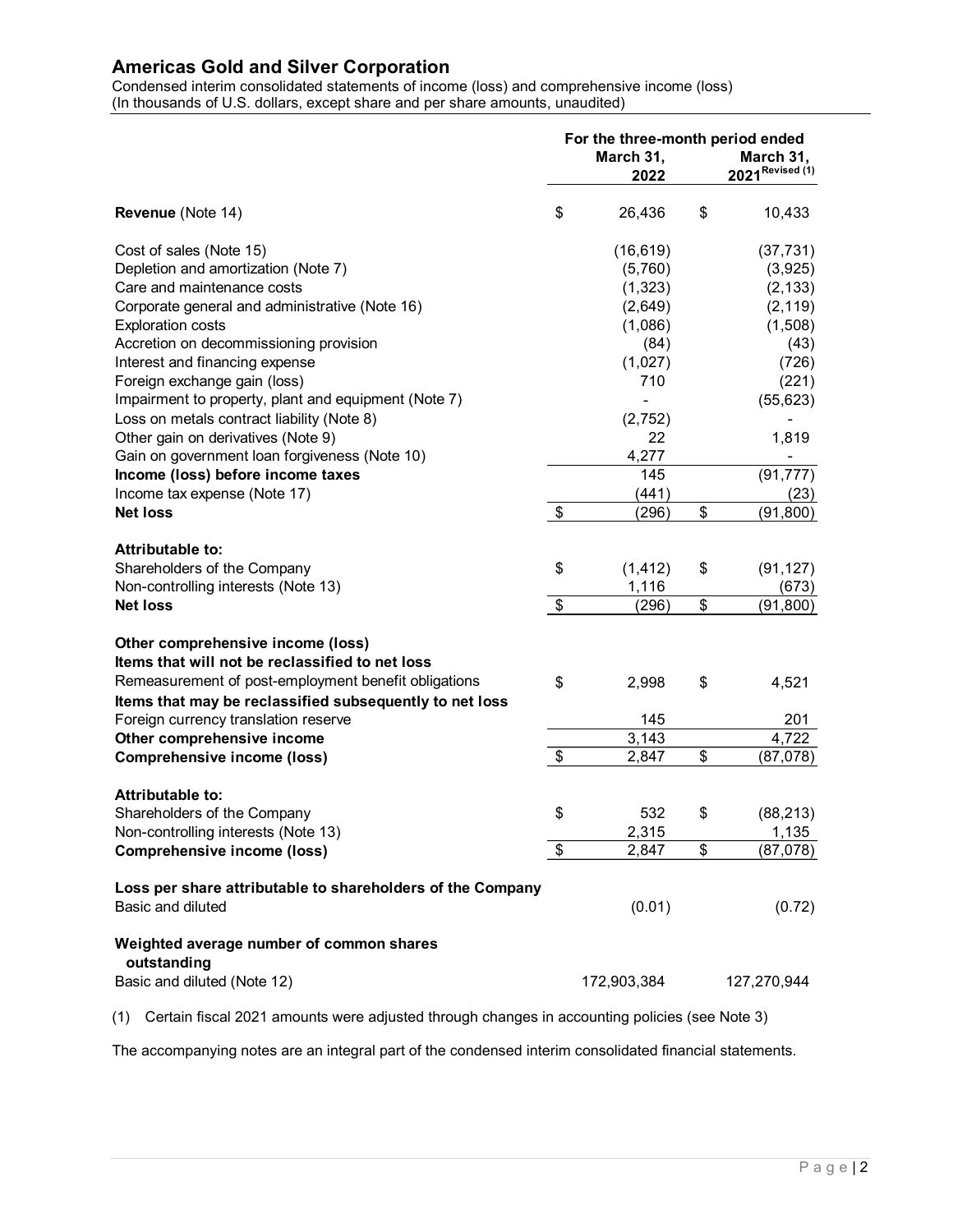| <b>Americas Gold and Silver Corporation</b>                                           |                          |                          |                          |      |                          |                          |                     |                          |                   |
|---------------------------------------------------------------------------------------|--------------------------|--------------------------|--------------------------|------|--------------------------|--------------------------|---------------------|--------------------------|-------------------|
|                                                                                       |                          |                          |                          |      |                          |                          |                     |                          |                   |
| Condensed interim consolidated statements of changes in equity                        |                          |                          |                          |      |                          |                          |                     |                          |                   |
| For the three-month periods ended March 31, 2022 and 2021                             |                          |                          |                          |      |                          |                          |                     |                          |                   |
| (In thousands of U.S. dollars, except share amounts in thousands of units, unaudited) |                          |                          |                          |      |                          |                          |                     |                          |                   |
|                                                                                       |                          |                          |                          |      |                          |                          |                     |                          |                   |
|                                                                                       |                          |                          |                          |      |                          |                          |                     |                          |                   |
|                                                                                       |                          |                          |                          |      |                          |                          |                     |                          |                   |
|                                                                                       |                          |                          |                          |      | Foreign                  |                          |                     |                          |                   |
|                                                                                       | Share capital            |                          |                          |      | currency                 |                          | <b>Attributable</b> | Non-                     |                   |
|                                                                                       |                          | Common                   | Equity                   |      | translation              |                          | to shareholders     | controlling              | Total             |
|                                                                                       | <b>Shares</b>            | Amount                   | reserve                  |      | reserve                  | Deficit                  | of the Company      | interests                | equity            |
| Balance at January 1, 2022                                                            | 165,145                  | 423,098<br>\$            | - \$<br>51.088           | - \$ | 6.833                    | \$ (387,949) \$          | 93,070              | 10,765 \$<br>- \$        | 103,835           |
| Net income (loss) for the period                                                      | $\overline{a}$           |                          |                          |      | $\overline{a}$           | (1, 412)                 | (1, 412)            | 1,116                    | (296)             |
| Other comprehensive income for the period                                             | $\overline{a}$           | $\overline{\phantom{a}}$ |                          |      | 145                      | 1,799                    | 1,944               | 1,199                    | 3,143             |
| Contribution from non-controlling interests                                           | $\overline{a}$           | $\overline{\phantom{a}}$ |                          |      |                          | $\overline{\phantom{a}}$ | $\sim$              | 974                      | 974               |
| At-the-market offering                                                                | 12,213                   | 10,184                   |                          |      |                          |                          | 10,184              |                          | 10,184            |
| Sandstorm private placement                                                           | 2,120                    | 2,476                    | $\overline{\phantom{a}}$ |      |                          |                          | 2,476               |                          | 2,476             |
| Retraction of RoyCap convertible debenture                                            | 1,065                    | 932                      | (191)                    |      |                          |                          | 741                 |                          | 741               |
| Share-based payments                                                                  | $\overline{\phantom{a}}$ | $\overline{\phantom{a}}$ | 1,054                    |      |                          |                          | 1,054               |                          | 1,054             |
| Balance at March 31, 2022                                                             | 180,543                  | 436,690<br>\$            | 51,951 \$<br>\$          |      | 6,978                    | $$ (387,562)$ \$         | 108,057             | -S                       | 14,054 \$ 122,111 |
|                                                                                       |                          |                          |                          |      |                          |                          |                     |                          |                   |
| Balance at January 1, 2021                                                            | 117,975                  | \$ 350,707               | - \$<br>42,378 \$        |      |                          | 6,842 \$ (230,253) \$    | 169,674 \$          | 11,488                   | 181,162<br>\$     |
| Net loss for the period                                                               | $\overline{\phantom{a}}$ |                          |                          |      | $\overline{\phantom{a}}$ | (91, 127)                | (91, 127)           | (673)                    | (91, 800)         |
| Other comprehensive income for the period                                             | $\overline{\phantom{a}}$ | $\overline{a}$           |                          |      | 201                      | 2,713                    | 2,914               | 1,808                    | 4,722             |
| January bought deal public offering                                                   | 10,253                   | 25,024                   |                          |      |                          | $\overline{\phantom{a}}$ | 25,024              | $\overline{\phantom{a}}$ | 25,024            |
| Conversion of Sandstorm convertible debenture                                         | 4,673                    | 12,844                   |                          |      |                          | $\overline{\phantom{a}}$ | 12,844              |                          | 12,844            |
| Common shares issued                                                                  | 100                      | 275                      |                          |      |                          |                          | 275                 |                          | 275               |
| Share-based payments                                                                  | $\sim$                   | $\overline{\phantom{a}}$ | 886                      |      |                          |                          | 886                 |                          | 886               |
| Exercise of options                                                                   | 40                       | 106                      |                          | (30) |                          |                          | 76                  |                          | 76                |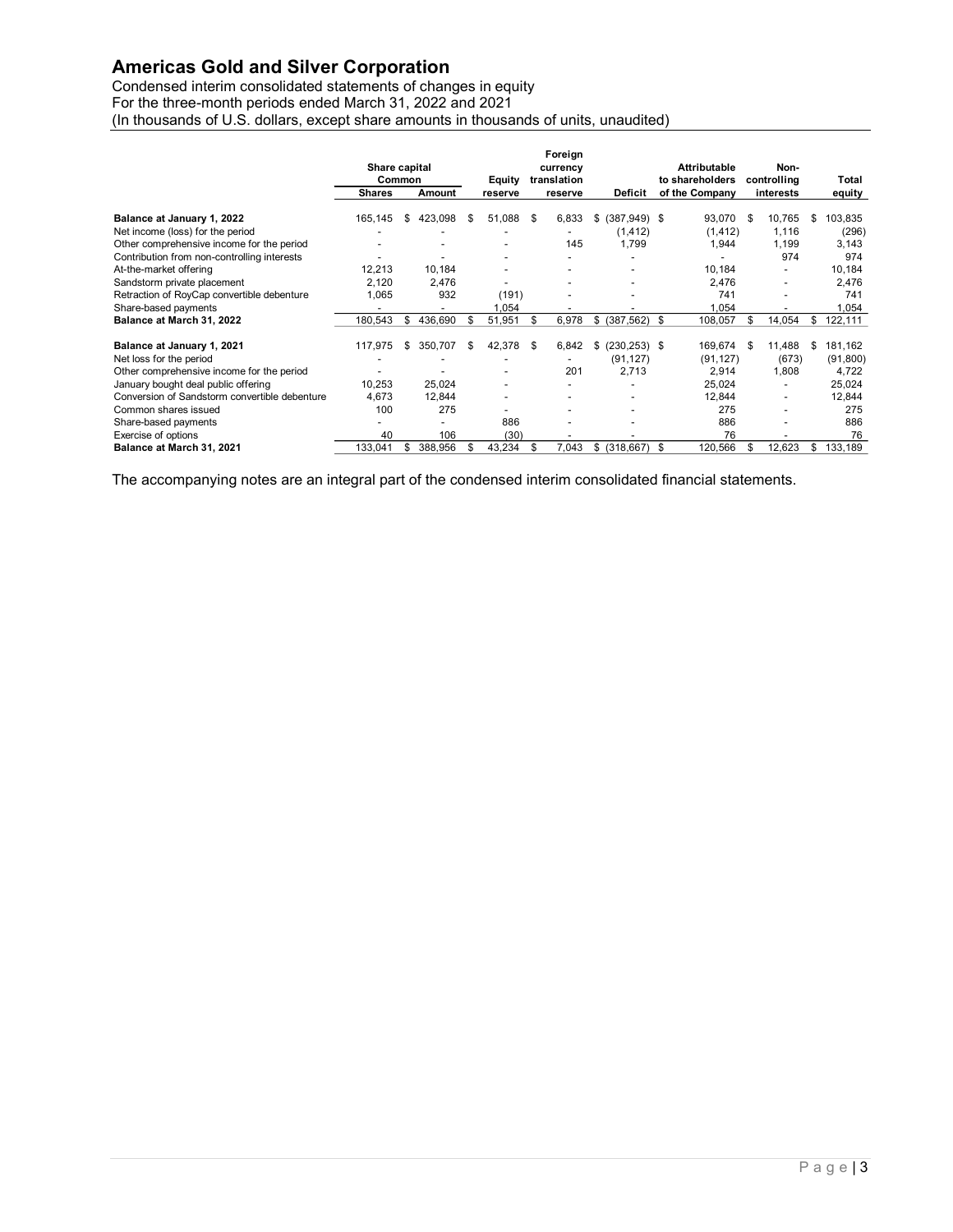| <b>Americas Gold and Silver Corporation</b>                                                                                                                                                                                    |                                  |                  |                            |
|--------------------------------------------------------------------------------------------------------------------------------------------------------------------------------------------------------------------------------|----------------------------------|------------------|----------------------------|
| Condensed interim consolidated statements of cash flows                                                                                                                                                                        |                                  |                  |                            |
| For the three-month periods ended March 31, 2022 and 2021<br>(In thousands of U.S. dollars, unaudited)                                                                                                                         |                                  |                  |                            |
|                                                                                                                                                                                                                                |                                  |                  |                            |
|                                                                                                                                                                                                                                |                                  | March 31,        | March 31,                  |
|                                                                                                                                                                                                                                |                                  | 2022             | 2021                       |
| Cash flow generated from (used in)                                                                                                                                                                                             |                                  |                  |                            |
| <b>Operating activities</b>                                                                                                                                                                                                    |                                  |                  |                            |
| Net loss for the period                                                                                                                                                                                                        | \$                               | (296)            | \$<br>(91, 800)            |
| Adjustments for the following items:                                                                                                                                                                                           |                                  |                  |                            |
| Depletion and amortization                                                                                                                                                                                                     |                                  | 5,760            | 3,925                      |
| Income tax expense                                                                                                                                                                                                             |                                  | 441              | 23                         |
| Accretion and decommissioning costs                                                                                                                                                                                            |                                  | 84               | 43                         |
| Share-based payments                                                                                                                                                                                                           |                                  | 1,054            | 886                        |
| Provision on other long-term liabilities<br>Deferred costs on convertible debenture                                                                                                                                            |                                  | 14               | 13<br>47                   |
| Deferred revenue                                                                                                                                                                                                               |                                  |                  | (1,032)                    |
| Interest and financing expense                                                                                                                                                                                                 |                                  | 684              | 387                        |
| Net charges on post-employment benefit obligations                                                                                                                                                                             |                                  | 217              | (962)                      |
| Inventory write-downs                                                                                                                                                                                                          |                                  | 38               | 27,379                     |
| Impairment to property, plant and equipment                                                                                                                                                                                    |                                  |                  | 55,623                     |
| Loss on metals contract liability                                                                                                                                                                                              |                                  | 2,752            |                            |
| Other gain on derivatives<br>Gain on government loan forgiveness                                                                                                                                                               |                                  | (22)<br>(4, 277) | (1, 724)<br>$\blacksquare$ |
|                                                                                                                                                                                                                                |                                  | 6,449            | (7, 192)                   |
| Changes in non-cash working capital items:                                                                                                                                                                                     |                                  |                  |                            |
| Trade and other receivables                                                                                                                                                                                                    |                                  | (3,202)          | (356)                      |
| Inventories                                                                                                                                                                                                                    |                                  | 346              | (6, 573)                   |
| Prepaid expenses                                                                                                                                                                                                               |                                  | 258              | 583                        |
| Trade and other payables                                                                                                                                                                                                       |                                  | (5,674)          | (2, 775)                   |
| Net cash used in operating activities                                                                                                                                                                                          |                                  | (1,823)          | (16, 313)                  |
|                                                                                                                                                                                                                                |                                  |                  |                            |
| <b>Investing activities</b><br>Expenditures on property, plant and equipment                                                                                                                                                   |                                  | (3,480)          | (3, 157)                   |
| Development costs on Relief Canyon Mine                                                                                                                                                                                        |                                  |                  | (1, 432)                   |
| Net cash used in investing activities                                                                                                                                                                                          |                                  | (3, 480)         | (4, 589)                   |
|                                                                                                                                                                                                                                |                                  |                  |                            |
| <b>Financing activities</b>                                                                                                                                                                                                    |                                  |                  |                            |
| Repayments to Glencore pre-payment facility                                                                                                                                                                                    |                                  | (1, 451)         | (750)                      |
| Lease payments                                                                                                                                                                                                                 |                                  | (841)<br>10,184  | (819)                      |
| At-the-market offerings<br>January bought deal public offering                                                                                                                                                                 |                                  |                  | 25,024                     |
| Sandstorm private placement                                                                                                                                                                                                    |                                  | 2,476            |                            |
| Metals contract liability                                                                                                                                                                                                      |                                  | (1,980)          |                            |
| Loan payable                                                                                                                                                                                                                   |                                  |                  | (3, 466)                   |
| Proceeds from exercise of options                                                                                                                                                                                              |                                  |                  | 76                         |
| Contribution from non-controlling interests                                                                                                                                                                                    |                                  | 974              |                            |
| Net cash generated from financing activities                                                                                                                                                                                   |                                  | 9,362            | 20,065                     |
| Effect of foreign exchange rate changes on cash                                                                                                                                                                                |                                  | 185              | 207                        |
| Increase (decrease) in cash and cash equivalents                                                                                                                                                                               |                                  | 4,244            | (630)                      |
| Cash and cash equivalents, beginning of period                                                                                                                                                                                 |                                  | 2,900            | 4,705                      |
|                                                                                                                                                                                                                                |                                  |                  |                            |
|                                                                                                                                                                                                                                |                                  |                  |                            |
| Cash                                                                                                                                                                                                                           |                                  | 7,144            | \$<br>4,075                |
|                                                                                                                                                                                                                                |                                  |                  |                            |
|                                                                                                                                                                                                                                | \$                               | 492              | \$<br>341                  |
| Cash and cash equivalents, end of period<br>Cash and cash equivalents consist of:<br>Interest paid during the period<br>The accompanying notes are an integral part of the condensed interim consolidated financial statements | $\boldsymbol{\mathsf{\$}}$<br>\$ | 7,144            | \$<br>4,075                |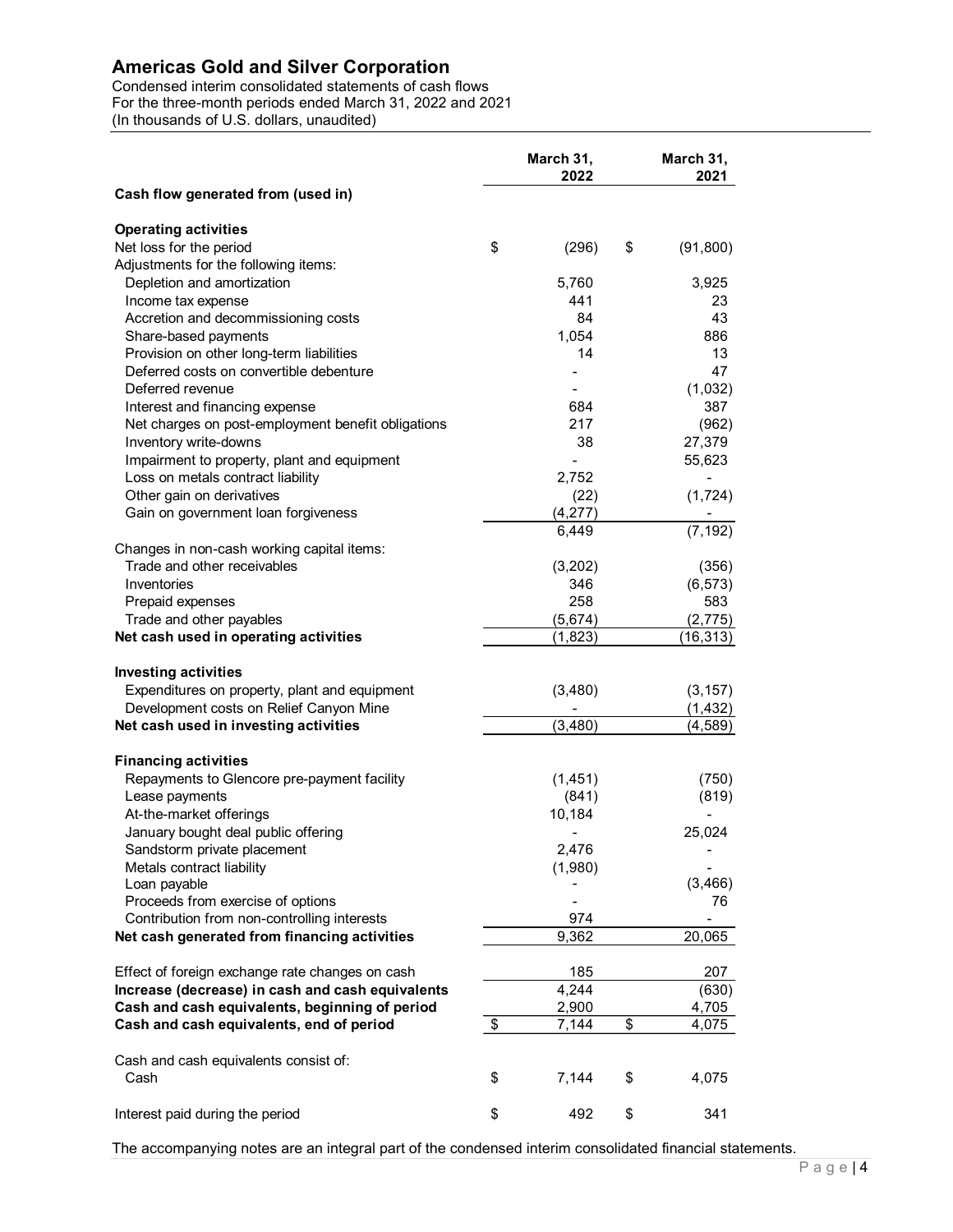## 1. Corporate information

Americas Gold and Silver Corporation (the "Company") was incorporated under the Canada Business Corporations Act on May 12, 1998 and conducts mining exploration, development and production in the Americas. The address of the Company's registered office is 145 King Street West, Suite 2870, Toronto, Ontario, Canada, M5H 1J8. The Company's common shares are listed on the Toronto Stock Exchange under the symbol "USA" and on the New York Stock Exchange American under the symbol "USAS".

The condensed interim consolidated financial statements of the Company for the three months ended March 31, 2022 were approved and authorized for issue by the Board of Directors of the Company on May 11, 2022.

The Company has been closely monitoring developments in the COVID-19 outbreak declared as a global pandemic on March 11, 2020. Preventive measures to ensure the safety of the Company's workforce and local communities have been implemented. All of the Company's mining and corporate operations continue while the Company manages and responds to COVID-19 to mitigate and minimize its potential impacts, in addition to other uncertainties, such as the price of commodities and ongoing production from the Cosalá Operations.

### 2. Basis of presentation

These unaudited condensed interim consolidated financial statements have been prepared in accordance with International Financial Reporting Standards ("IFRS") as issued by the International Accounting Standards Board ("IASB") and Interpretations of the International Financial Reporting Interpretations Committee ("IFRIC") which the Canadian Accounting Standards Board has approved for incorporation into Part 1 of the Handbook of Chartered Professional Accountants of Canada applicable to the preparation of interim financial statements, including International Accounting Standard ("IAS") 34, Interim Financial Reporting. These condensed interim consolidated financial statements do not include all the information and disclosures required in the annual consolidated financial statements and should be read in conjunction with the Company's annual consolidated financial statements as at and for the year ended December 31, 2021. In particular, the Company's significant accounting policies were summarized in Note 3 of the consolidated financial statements for the year ended December 31, 2021 and have been consistently applied in the preparation of these condensed interim consolidated financial statements. These unaudited condensed interim consolidated financial statements were prepared on a going concern basis.

### 3. Changes in accounting policies and recent accounting pronouncements

The following are changes in accounting policies effective as at March 31, 2022:

(i) Property, plant and equipment

Amendments to IAS 16 - Property, Plant and Equipment – Proceeds before Intended Use - The standard is amended to prohibit deducting from the cost of property, plant and equipment any proceeds from selling items produced while bringing that asset to the location and condition necessary for it to be capable of operating in the manner intended by management. Instead, the Company recognizes the proceeds from selling such items, and the cost of producing those items, in profit or loss. The amendments to IAS 16 are effective for annual periods beginning on or after January 1, 2022, with early adoption permitted. The amendments apply retrospectively only to property, plant and equipment that are brought to the location and condition necessary for them to be capable of operating in the manner intended by management on or after the beginning of the earliest period presented in the financial statements in which the Company first applies the amendments. The Company adopted the standard effective January 1, 2022 and retrospectively recognized proceeds and costs related to sales from the Relief Canyon Mine prior to its declaration of commercial production during fiscal 2021 (see Note 14 and 15).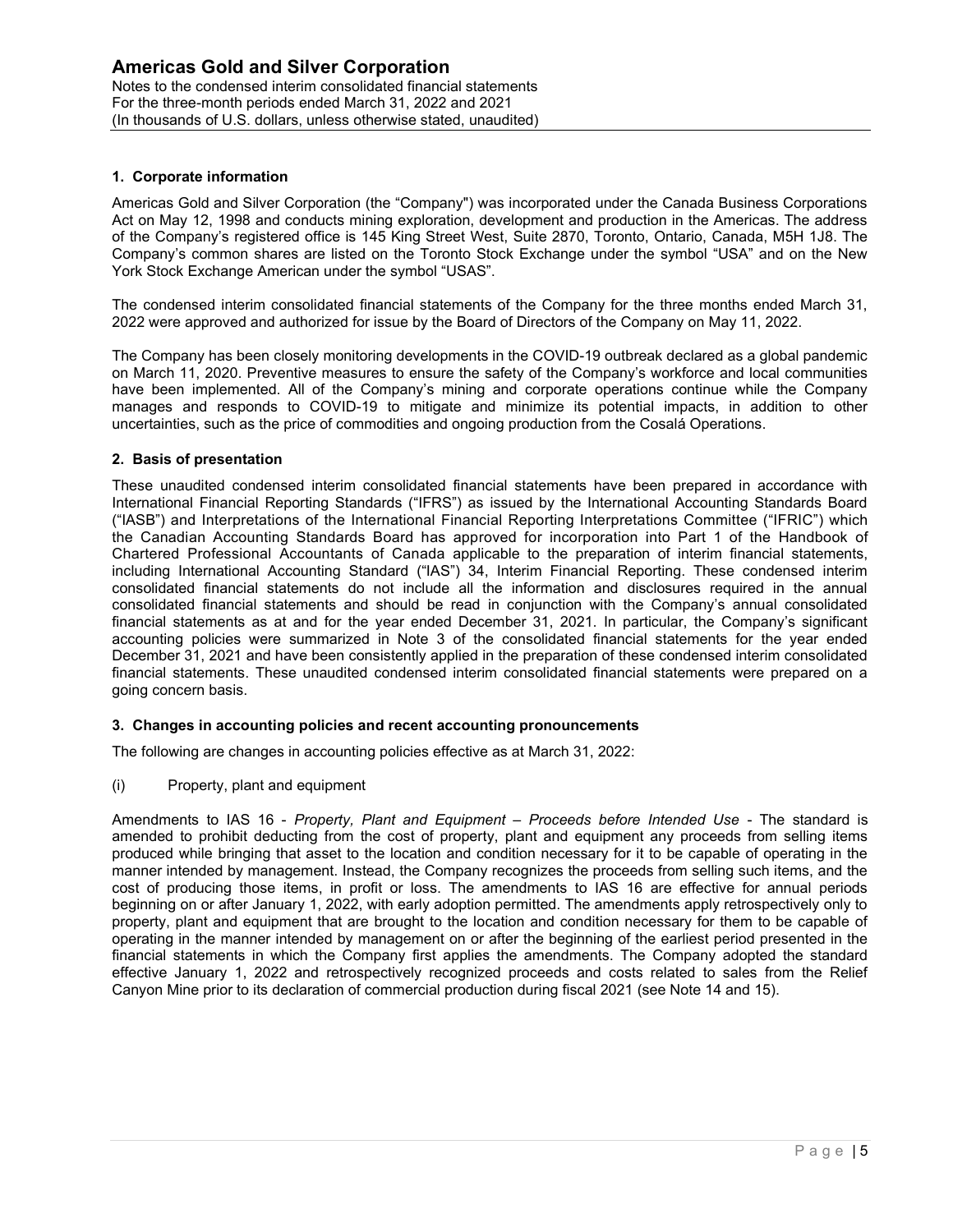## 4. Significant accounting judgments and estimates

The preparation of the condensed interim consolidated financial statements in conformity with IFRS requires management to make judgments and estimates that affect the reported amounts of assets and liabilities and disclosures of contingent assets and liabilities at the date of the financial statements and the reported amounts of revenues and expenses during the reporting period. Actual results could differ significantly from those estimates.

In preparing these condensed interim consolidated financial statements, the significant judgments made by management in applying the Company's accounting policies and the key sources of estimation uncertainty were the same as those that applied to the Company's annual consolidated financial statements as at and for the year ended December 31, 2021, except for:

### (viii) Cash flows from production at the Cosalá Operations and impact on operations

The Company had negative operating cash flows during the three months ended March 31, 2022 and a working capital deficit as at March 31, 2022. The ability to maintain cash flow positive production at the Cosalá Operations, allowing the Company to generate sufficient operating cash flows, is a significant judgment in these condensed interim consolidated financial statements with respect to the Company's liquidity. Should the Company experience negative operating cash flows in future periods, the Company may need to raise additional funds through the issuance of equity or debt securities. atements in conformity with IFRS requires<br>tred amounts of assets and liabilities and<br>ial statements and the reported amounts of<br>differ significantly from those estimates.<br>persist, the significant judgments made by<br>y source nts in conformity with IFRS requires<br>amounts of assets and liabilities and<br>atements and the reported amounts of<br>r significantly from those estimates.<br>the significant judgments made by<br>rces of estimation uncertainty were th olaristancements as at any for the year check<br>of on operations<br>a significant judgment in these condensed<br>a significant judgment in these condensed<br>s liquidity. Should the Company experience<br>need to raise additional funds t operations<br>
ended March 31, 2022 and a working<br>
e production at the Cosalá Operations,<br>
nificant judgment in these condensed<br>
to raise additional funds through the<br> **h 31, December 31,<br>
2022** 2021<br>
9,003 \$ 4,740<br>
3,219<br>
31

### 5. Trade and other receivables

|                                                                                                                                                                                                                                                                                                                                                                                                                                                                                                                                                 |     | March 31.         | December 31,         |  |
|-------------------------------------------------------------------------------------------------------------------------------------------------------------------------------------------------------------------------------------------------------------------------------------------------------------------------------------------------------------------------------------------------------------------------------------------------------------------------------------------------------------------------------------------------|-----|-------------------|----------------------|--|
| s                                                                                                                                                                                                                                                                                                                                                                                                                                                                                                                                               |     |                   |                      |  |
|                                                                                                                                                                                                                                                                                                                                                                                                                                                                                                                                                 | -\$ | 11,410            | \$<br>8,208          |  |
| Other receivables                                                                                                                                                                                                                                                                                                                                                                                                                                                                                                                               |     | 315               | 249                  |  |
| Value added taxes receivable                                                                                                                                                                                                                                                                                                                                                                                                                                                                                                                    |     | 2,092             | 3,219                |  |
| Trade receivables                                                                                                                                                                                                                                                                                                                                                                                                                                                                                                                               | \$  | 9,003             | \$<br>4,740          |  |
|                                                                                                                                                                                                                                                                                                                                                                                                                                                                                                                                                 |     | March 31,<br>2022 | December 31,<br>2021 |  |
| other receivables                                                                                                                                                                                                                                                                                                                                                                                                                                                                                                                               |     |                   |                      |  |
| had negative operating cash flows during the three months ended March 31, 2022 and a working<br>as at March 31, 2022. The ability to maintain cash flow positive production at the Cosalá Operations,<br>Company to generate sufficient operating cash flows, is a significant judgment in these condensed<br>idated financial statements with respect to the Company's liquidity. Should the Company experience<br>ating cash flows in future periods, the Company may need to raise additional funds through the<br>quity or debt securities. |     |                   |                      |  |
| flows from production at the Cosalá Operations and impact on operations                                                                                                                                                                                                                                                                                                                                                                                                                                                                         |     |                   |                      |  |
| these condensed interim consolidated financial statements, the significant judgments made by<br>in applying the Company's accounting policies and the key sources of estimation uncertainty were the<br>e that applied to the Company's annual consolidated financial statements as at and for the year ended<br>2021, except for:                                                                                                                                                                                                              |     |                   |                      |  |
| to make judgments and estimates that affect the reported amounts of assets and liabilities and<br>contingent assets and liabilities at the date of the financial statements and the reported amounts of<br>expenses during the reporting period. Actual results could differ significantly from those estimates.                                                                                                                                                                                                                                |     |                   |                      |  |

### 6. Inventories

| other receivables            |                   |                      |
|------------------------------|-------------------|----------------------|
|                              | March 31,<br>2022 | December 31,<br>2021 |
| Trade receivables            | \$<br>9,003       | \$<br>4,740          |
| Value added taxes receivable | 2,092             | 3,219                |
| Other receivables            | 315               | 249                  |
|                              | \$<br>11,410      | \$<br>8,208          |
|                              |                   |                      |
|                              | March 31,         | December 31,         |
|                              | 2021              | 2021                 |
| Concentrates                 | \$<br>1,265       | \$<br>1,929          |
| Finished goods               | 568               |                      |
| In-circuit work in progress  | 276               | 886                  |
| Ore on leach pads            | 604               | 1,515                |
| Ore stockpiles               | 196               | 526                  |
| Spare parts and supplies     | 5,343             | 5,153                |
|                              | 8,252             | 10,009               |
| Long-term ore on leach pads  | 7,040             | 6,505                |
| Long-term ore stockpiles     | 1,261             | 1,395                |
|                              | 8,301             | 7,900                |
|                              |                   |                      |

Long-term ore on leach pads and ore stockpiles represent inventories expected to convert into saleable form beyond one year.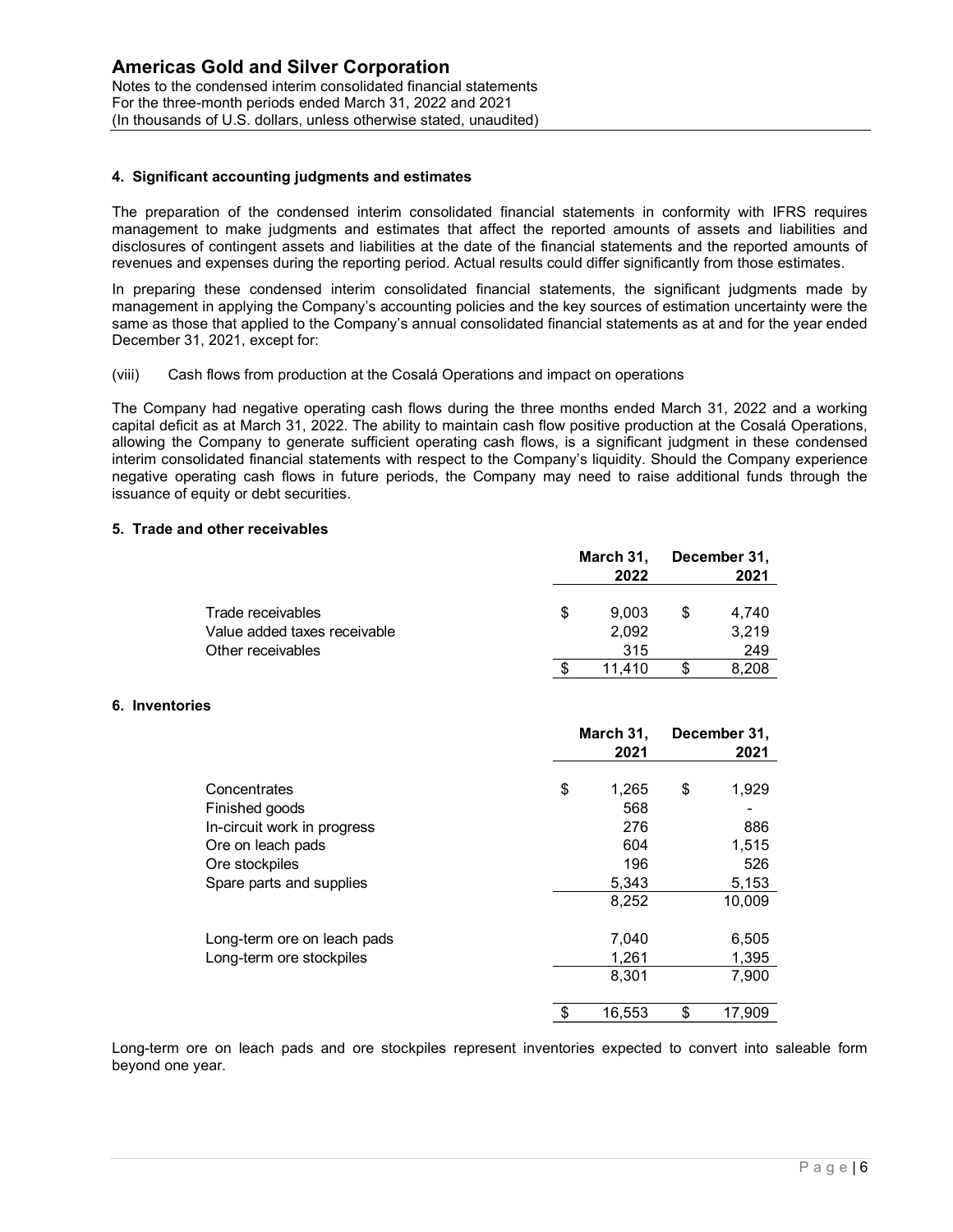## 7. Property, plant and equipment

| <b>Americas Gold and Silver Corporation</b><br>Notes to the condensed interim consolidated financial statements<br>For the three-month periods ended March 31, 2022 and 2021<br>(In thousands of U.S. dollars, unless otherwise stated, unaudited)<br>The amount of inventories recognized in cost of sales was \$16.6 million during the three-month period ended March<br>31, 2022 (2021: \$37.7 million), including concentrates, ore on leach pads, and ore stockpiles write-down to net |                       |                                    |      |                          |                              |                          |            |
|----------------------------------------------------------------------------------------------------------------------------------------------------------------------------------------------------------------------------------------------------------------------------------------------------------------------------------------------------------------------------------------------------------------------------------------------------------------------------------------------|-----------------------|------------------------------------|------|--------------------------|------------------------------|--------------------------|------------|
|                                                                                                                                                                                                                                                                                                                                                                                                                                                                                              |                       |                                    |      |                          |                              |                          |            |
|                                                                                                                                                                                                                                                                                                                                                                                                                                                                                              |                       |                                    |      |                          |                              |                          |            |
|                                                                                                                                                                                                                                                                                                                                                                                                                                                                                              |                       |                                    |      |                          |                              |                          |            |
|                                                                                                                                                                                                                                                                                                                                                                                                                                                                                              |                       |                                    |      |                          |                              |                          |            |
|                                                                                                                                                                                                                                                                                                                                                                                                                                                                                              |                       |                                    |      |                          |                              |                          |            |
|                                                                                                                                                                                                                                                                                                                                                                                                                                                                                              |                       |                                    |      |                          |                              |                          |            |
|                                                                                                                                                                                                                                                                                                                                                                                                                                                                                              |                       |                                    |      |                          |                              |                          |            |
|                                                                                                                                                                                                                                                                                                                                                                                                                                                                                              |                       |                                    |      |                          |                              |                          |            |
|                                                                                                                                                                                                                                                                                                                                                                                                                                                                                              |                       |                                    |      |                          |                              |                          |            |
|                                                                                                                                                                                                                                                                                                                                                                                                                                                                                              |                       |                                    |      |                          |                              |                          |            |
|                                                                                                                                                                                                                                                                                                                                                                                                                                                                                              |                       |                                    |      |                          |                              |                          |            |
|                                                                                                                                                                                                                                                                                                                                                                                                                                                                                              |                       |                                    |      |                          |                              |                          |            |
| realizable value of \$0.1 million (2021: \$27.4 million).                                                                                                                                                                                                                                                                                                                                                                                                                                    |                       |                                    |      |                          |                              |                          |            |
|                                                                                                                                                                                                                                                                                                                                                                                                                                                                                              |                       |                                    |      |                          |                              |                          |            |
| 7. Property, plant and equipment                                                                                                                                                                                                                                                                                                                                                                                                                                                             |                       |                                    |      |                          |                              |                          |            |
|                                                                                                                                                                                                                                                                                                                                                                                                                                                                                              |                       |                                    |      |                          |                              |                          |            |
|                                                                                                                                                                                                                                                                                                                                                                                                                                                                                              |                       |                                    |      |                          |                              |                          |            |
|                                                                                                                                                                                                                                                                                                                                                                                                                                                                                              |                       |                                    |      |                          |                              | Corporate<br>office      |            |
|                                                                                                                                                                                                                                                                                                                                                                                                                                                                                              | interests             | Mining Non-producing<br>properties |      | <b>Plant and</b>         | Right-of-use<br>lease assets |                          | Total      |
|                                                                                                                                                                                                                                                                                                                                                                                                                                                                                              |                       |                                    |      | equipment                |                              | equipment                |            |
| Cost                                                                                                                                                                                                                                                                                                                                                                                                                                                                                         |                       |                                    |      |                          |                              |                          |            |
| Balance at January 1, 2021                                                                                                                                                                                                                                                                                                                                                                                                                                                                   | \$<br>128,729 \$      | 108,341 \$                         |      | 105,031 \$               | $9,912$ \$                   | 240<br>- \$              | 352,253    |
| Asset additions                                                                                                                                                                                                                                                                                                                                                                                                                                                                              | 7,017                 | 952                                |      | 5,242                    | 1,461                        |                          | 14,672     |
| Change in decommissioning provision                                                                                                                                                                                                                                                                                                                                                                                                                                                          | 4,962                 |                                    |      | $\overline{\phantom{a}}$ | $\overline{\phantom{a}}$     | $\sim$                   | 4,962      |
|                                                                                                                                                                                                                                                                                                                                                                                                                                                                                              |                       | (96, 824)                          |      | $\sim$                   | $\sim$                       |                          | (29, 266)  |
|                                                                                                                                                                                                                                                                                                                                                                                                                                                                                              |                       |                                    |      |                          |                              |                          |            |
| Reclassification                                                                                                                                                                                                                                                                                                                                                                                                                                                                             | 67,558                |                                    |      |                          |                              |                          |            |
| Balance at December 31, 2021                                                                                                                                                                                                                                                                                                                                                                                                                                                                 | 208,266               | 12,469                             |      | 110,273                  | 11,373                       | 240                      | 342,621    |
| Asset additions                                                                                                                                                                                                                                                                                                                                                                                                                                                                              | 2,083                 | $\blacksquare$                     |      | 1,390                    | $\overline{7}$               | $\sim$                   | 3,480      |
| Change in decommissioning provision                                                                                                                                                                                                                                                                                                                                                                                                                                                          | (1, 180)              | $\overline{\phantom{a}}$           |      | $\sim$                   | $\sim$                       | $\overline{\phantom{a}}$ | (1, 180)   |
| Balance at March 31, 2022                                                                                                                                                                                                                                                                                                                                                                                                                                                                    | \$<br>209,169 \$      | 12,469 \$                          |      | 111,663 \$               | 11,380 \$                    | 240 \$                   | 344,921    |
|                                                                                                                                                                                                                                                                                                                                                                                                                                                                                              |                       |                                    |      |                          |                              |                          |            |
| <b>Accumulated depreciation</b>                                                                                                                                                                                                                                                                                                                                                                                                                                                              |                       |                                    |      |                          |                              |                          |            |
| and depletion                                                                                                                                                                                                                                                                                                                                                                                                                                                                                |                       |                                    |      |                          |                              |                          |            |
| Balance at January 1, 2021                                                                                                                                                                                                                                                                                                                                                                                                                                                                   | \$<br>$(54,360)$ \$   |                                    | - \$ | $(37,889)$ \$            | $(596)$ \$                   | $(89)$ \$                | (92, 934)  |
| Depreciation/depletion for the year                                                                                                                                                                                                                                                                                                                                                                                                                                                          | (5, 486)              |                                    |      | (8, 845)                 | (1, 423)                     | (41)                     | (15, 795)  |
| Impairment for the year                                                                                                                                                                                                                                                                                                                                                                                                                                                                      | (41, 245)             | $\overline{\phantom{a}}$           |      | (11, 021)                | (3,713)                      |                          | (55, 979)  |
| Balance at December 31, 2021                                                                                                                                                                                                                                                                                                                                                                                                                                                                 | (101, 091)            | $\overline{\phantom{a}}$           |      | (57, 755)                | (5, 732)                     | (130)                    | (164, 708) |
| Depreciation/depletion for the period                                                                                                                                                                                                                                                                                                                                                                                                                                                        | (2,873)               |                                    |      | (2,695)                  | (183)                        | (9)                      | (5,760)    |
| Balance at March 31, 2022                                                                                                                                                                                                                                                                                                                                                                                                                                                                    | \$<br>$(103, 964)$ \$ | $\sim$                             | \$   | $(60, 450)$ \$           | $(5,915)$ \$                 | $(139)$ \$               | (170, 468) |
|                                                                                                                                                                                                                                                                                                                                                                                                                                                                                              |                       |                                    |      |                          |                              |                          |            |
| Carrying value                                                                                                                                                                                                                                                                                                                                                                                                                                                                               |                       |                                    |      |                          |                              |                          |            |
| at December 31, 2021                                                                                                                                                                                                                                                                                                                                                                                                                                                                         | \$<br>107,175 \$      | 12,469 \$                          |      | 52,518 \$                | $5,641$ \$                   | 110 \$                   | 177,913    |

Effective January 11, 2021, the Relief Canyon Mine declared commercial production which the Company defined as operating at an average of 60% targeted capacity within its mining feasibility study. As a result, the Company transferred from non-producing properties \$29.3 million and \$67.6 million in net book value to inventories and mining interests, respectively.

Non-current assets are tested for impairment or impairment reversals when events or changes in circumstances suggest that the carrying amount may not be recoverable. No impairment or impairment reversal were identified for the three-month period ended March 31, 2022 for each of the Company's cash-generating unit, including nonproducing properties and properties placed under care and maintenance. The Company recognized an impairment loss of \$0.4 million during the year ended December 31, 2021 related to damaged equipment from the Cosalá Operations.

Impairment indicators were identified during the three-month period ended March 31, 2021 from gold production of the Relief Canyon Mine due to differences observed between the modelled (planned) and mined (actual) ore tonnage and carbonaceous material identified in the early phases of the mine plan. The Company assessed the recoverability of the \$121.8 million carrying amount of the cash-generating unit and a \$55.6 million impairment to the carrying value of the Relief Canyon Mine was identified. The Company allocated \$41.2 million of the impairment against mineral interests, \$10.7 million to plant and equipment, and \$3.7 million to right-of-use lease assets relating to the Relief Canyon Mine as at March 31, 2021. The \$66.2 million recoverable amount of the Relief Canyon Mine's net assets was determined based on the after-tax discounted cash flows expected to be derived from this property's fair-market value less estimated costs of disposal. The after-tax discounted cash flows were determined based on an updated life-of-mine cash flow projection which incorporated management's best estimates of commodity prices, future capital requirements and production costs along with geological assumptions and judgments made in estimating the size, grade and recovery of the ore bodies.

Fair value models are considered to be Level 3 within the fair value hierarchy. Key assumptions used in Relief Canyon Mine's fair value model as at March 31, 2021 include estimation of production profile and reserves from its life-of-mine plan, operating and capital costs to extract the reserves, discount rate of 6-8% based on the Company's weighted average cost of capital, gold price from \$1,860 per ounce in 2021 down to \$1,608 per ounce in 2025 and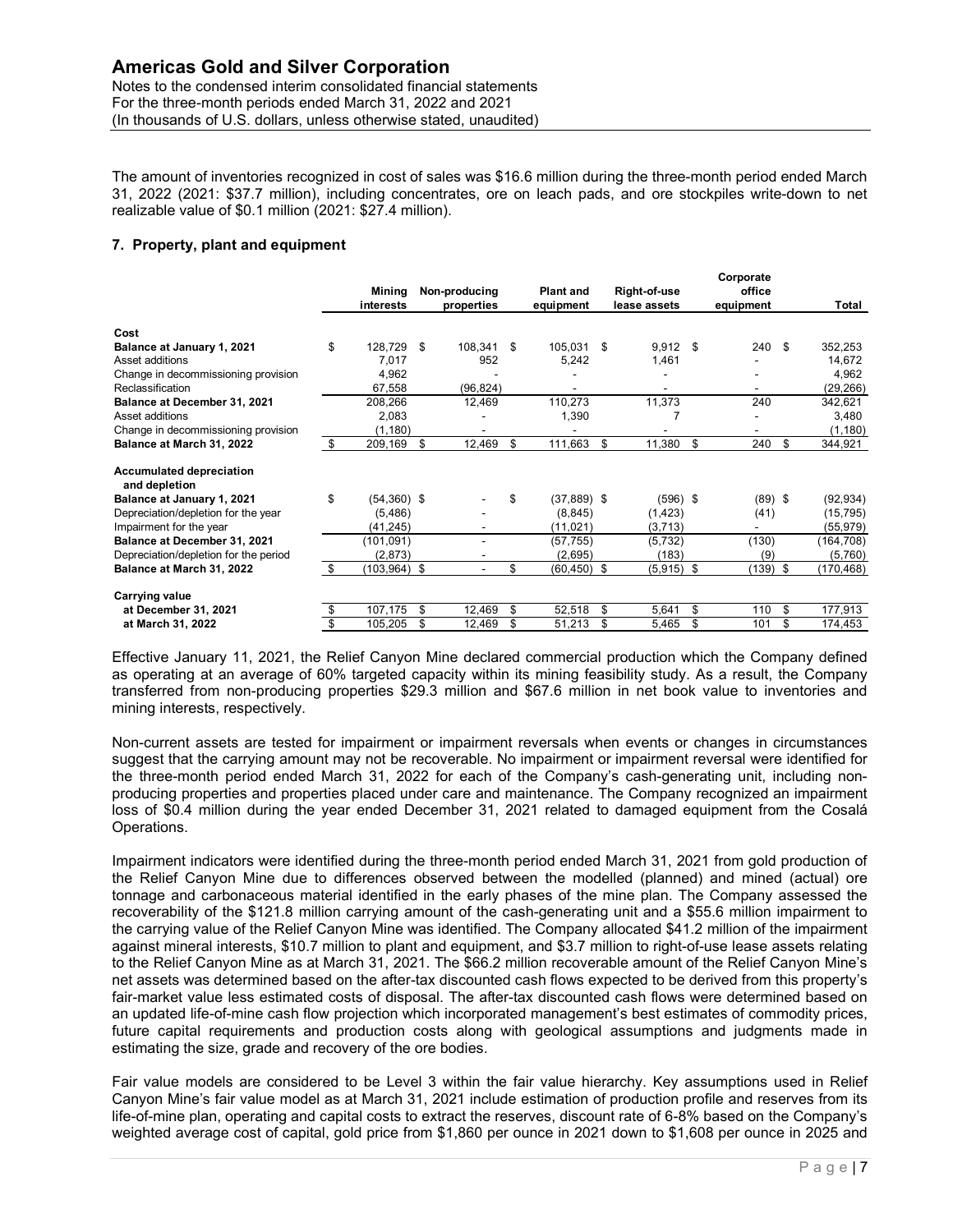beyond based on observable market data including spot price and industry analyst consensus, and mine life of 5 years. An increase and decrease in discount rate of 1% would impact the recoverable amount by estimates of approximately \$2.3 million decrease and \$2.4 million increase, respectively, an increase and decrease in gold recovery rate of 1% would impact the recoverable amount by estimates of approximately \$4.7 million increase and \$4.7 million decrease, respectively, and an increase and decrease in long-term gold price of \$100 per ounce would impact the recoverable amount by estimates of approximately \$16.6 million increase and \$17.3 million decrease, respectively. This impairment was assessed on the extrapolation of data from the initial phases of mining onto the remaining mining phases with additional leaching test work ongoing. If a subsequent impairment test indicated further changes in the expected cash flows, gold production, and commodity prices, it could result in a material recovery or impairment to the carrying amount.

The carrying amounts of mineral interests, plant and equipment, and right-of-use lease assets from the Relief Canyon Mine is approximately \$26.4 million, \$25.8 million, and \$3.9 million, respectively, as at March 31, 2022 (December 31, 2021: \$26.8 million, \$27.4 million, and \$4.1 million, respectively).

On March 2, 2017, the Company entered into an option acquisition agreement with Impulsora Minera Santacruz S.A. de C.V., a wholly-owned subsidiary of Santacruz Silver Mining Ltd., to acquire an existing option with Minera Hochschild Mexico S.A. de C.V. ("Hochschild") for the right to acquire a 100% interest of the San Felipe property located in Sonora, Mexico. On October 8, 2020, the Company settled its remaining contractual option payments with Hochschild to acquire the 100% interest of the San Felipe property. As at March 31, 2022, the carrying amount of the San Felipe property was \$12.5 million included in non-producing properties.

The amount of borrowing costs capitalized as property, plant and equipment was nil during the three-month period ended March 31, 2022 (2021: \$0.1 million).

## 8. Precious metals delivery and purchase agreement

On April 3, 2019, the Company entered into a \$25 million precious metals delivery and purchase agreement (the "Purchase Agreement") with Sandstorm Gold Ltd. ("Sandstorm") for the construction and development of the Relief Canyon Mine. The Purchase Agreement consists of a combination of fixed and variable deliveries from the Relief Canyon Mine. The Purchase Agreement has a repurchase option for the Company exercisable at any time to reduce the variable deliveries to Sandstorm from 4% to 2% by delivering 4,000 ounces of gold plus additional ounces of gold compounded annually at 10%. On initial recognition and as at March 31, 2022, the fair value of the repurchase option was nil.

The Company recorded the advances received on precious metals delivery, net of transaction costs, as deferred revenue and will recognize the amounts in revenue as performance obligations to metals delivery are satisfied over the term of the metals delivery and purchase agreements. The advances received on precious metals delivery is expected to reduce to nil through deliveries of the Company's own production to Sandstorm. The Company determined the amortization of deferred revenue on a per unit basis to be equal to the expected total deliveries of gold ounces over the term of the precious metals delivery and purchase agreements.

Interest expense of nil was capitalized as borrowing costs to property, plant and equipment for the three-month period ended March 31, 2022 (2021: \$0.1 million) in connection with the accretion of a significant financing component determined from the advances received on precious metals delivery.

As at December 31, 2021, the Company derecognized the outstanding carrying value of deferred revenue, net of transaction costs, and recognized the fixed and variable deliveries of precious metals as a financial liability measured at fair value through profit or loss as the Company expects that metal deliveries to Sandstorm may no longer be satisfied through internal gold production. Fair value of the metals contract liability was determined using forward commodity pricing curves at end of the fiscal 2021 reporting period resulting in \$20.8 million loss to fair value on metals contract liability. A further \$2.8 million loss to fair value on metals contract liability due to changes in forward commodity pricing curves was recorded during the three-month period ended March 31, 2022.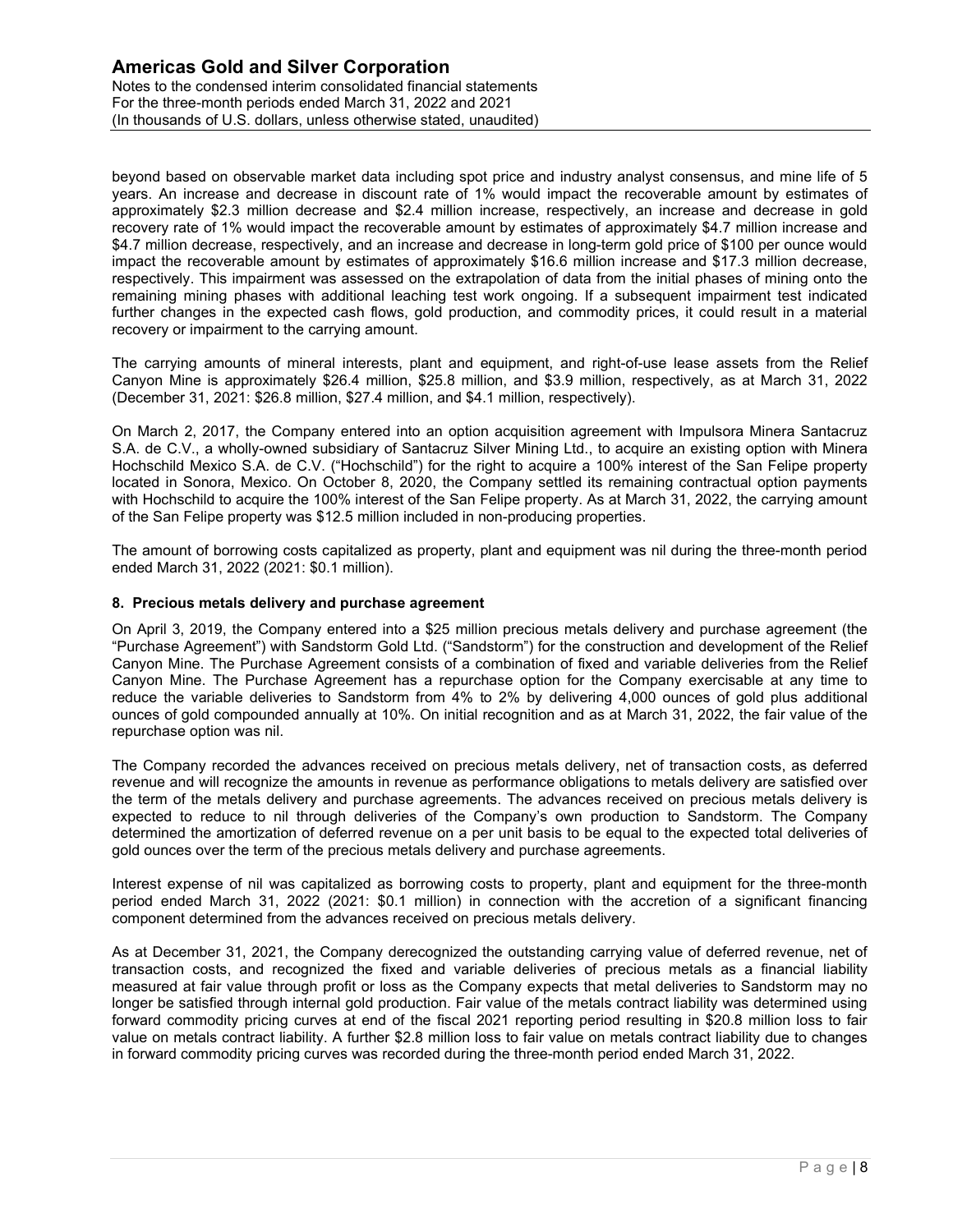The following table summarizes the continuity of the Company's net metals contract liability during the period:

| nd Silver Corporation                                                                     |                       |  |
|-------------------------------------------------------------------------------------------|-----------------------|--|
|                                                                                           |                       |  |
|                                                                                           |                       |  |
|                                                                                           |                       |  |
| d interim consolidated financial statements                                               |                       |  |
| riods ended March 31, 2022 and 2021                                                       |                       |  |
| ollars, unless otherwise stated, unaudited)                                               |                       |  |
|                                                                                           |                       |  |
| imarizes the continuity of the Company's net metals contract liability during the period: |                       |  |
|                                                                                           |                       |  |
|                                                                                           | March 31,             |  |
|                                                                                           |                       |  |
|                                                                                           | 2022                  |  |
|                                                                                           |                       |  |
| Net metals contract liability, beginning of period<br>Delivery of metals produced         | \$<br>40,905<br>(972) |  |
| Delivery of metals purchased                                                              | (1,980)               |  |
| Revaluation of metals contract liability                                                  | 2,792                 |  |
| Net metals contract liability, end of period                                              | \$<br>40,745          |  |
|                                                                                           |                       |  |
| Current portion                                                                           | \$<br>11,595          |  |
| Non-current portion                                                                       | 29,150                |  |
|                                                                                           | \$<br>40,745          |  |

## 9. RoyCap convertible debenture

On April 28, 2021, the Company issued a \$12.5 million CAD convertible debenture (the "RoyCap Convertible Debenture") to Royal Capital Management Corp. ("RoyCap") due April 28, 2024 with interest payable at 8% per annum secured by the Company's interest in the Galena Complex and by shares of one of the Company's Mexican subsidiaries.

The RoyCap Convertible Debenture is redeemable at the Company's option to prepay the principal amount subject to payment of a redemption premium of 30% during the first year, 20% during the second year, and 10% during the third year prior to maturity (the "Redemption Option"), is retractable at RoyCap's option at a cumulative \$0.3 million CAD per month starting in the second month from inception where the Company may settle the retraction amount through either cash or issuance of the Company's common shares determined by dividing 95% of the 20 day volume weighted average price of the Company's common shares (the "Retraction Option"), and convertible at RoyCap's option into the Company's common shares at a conversion price of \$3.35 CAD (the "Conversion Option").

On inception, the RoyCap Convertible Debenture, which may be settled through a fixed amount of the Company's own equity instruments, was treated as a compound financial instrument with the principal portion classified as a liability component and the Conversion Option as an equity component. The initial fair value of the principal portion was determined using a market interest rate for an equivalent non-convertible instrument at the issue date. The principal portion is subsequently recognized on an amortized cost basis until extinguished on conversion or maturity. The remainder of the proceeds were allocated to the Conversion Option as equity. A net derivative liability of \$1.4 million was recorded on initial recognition based on the estimated fair value of the combined Redemption Option and Retraction Option.

On November 12, 2021, the Company amended the RoyCap Convertible Debenture by increasing the principal balance by \$6.3 million CAD to a total outstanding principal of \$18.8 million CAD, in addition to amending its conversion price of \$3.35 CAD to \$1.48 CAD, and the terms to its Retraction Option retractable at a cumulative \$0.3 million CAD per month to a cumulative \$0.45 million CAD per month. All other material terms of the RoyCap Convertible Debenture remain unchanged. The Company derecognized the associated carrying values of the RoyCap Convertible Debenture prior to amendment and recognized an amended compound financial instrument with the amended principal portion classified as a liability component and the amended Conversion Option as an equity component. The fair value of the amended principal portion was determined using a market interest rate for an equivalent non-convertible instrument at the date of the amendment. A net derivative liability of \$2.1 million was recorded on amendment date based on the estimated fair value of the combined Redemption Option and Retraction Option.

During the three-month period ended March 31, 2022, the principal amount of the RoyCap Convertible Debenture was reduced by \$1.1 million CAD through partial exercises of the Retraction Option by RoyCap settled through issuance of 1,064,726 of the Company's common shares (year ended December 31, 2021: \$0.9 million CAD settled through issuance of 798,579 common shares).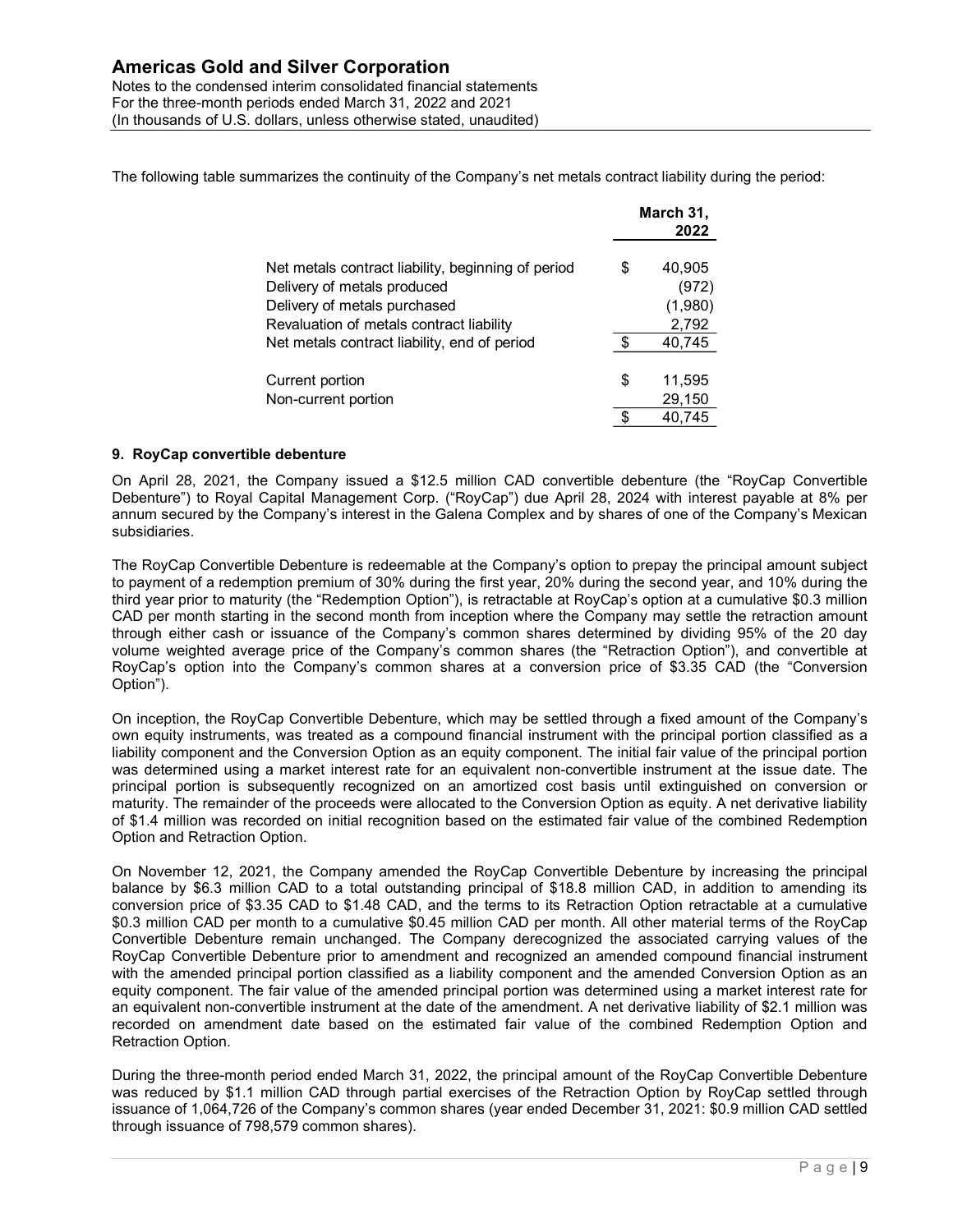The Company recognized a gain of \$0.1 million for the three-month period ended March 31, 2022 as a result of the change in the estimated fair value of the combined Redemption Option and Retraction Option.

## 10. Government loan

On May 11, 2020, the Company received approximately \$4.5 million in loan through the Paycheck Protection Program from the U.S. CARES Act (the "Government Loan") to assist with payroll and other expenses at the Galena Complex during the COVID-19 pandemic. The Government Loan has a term of two years at an interest rate of 1% per annum and may be forgiven if proceeds are used for payroll and other specifically defined expenses and employee and compensation levels are maintained. The Company received confirmation via letter dated March 31, 2022 from the U.S. Small Business Administration that \$4.3 million of the Government Loan has been forgiven resulting in a gain on forgiveness recognized through profit or loss during the three-month period ended March 31, 2022.

## 11. Share capital

On January 29, 2021, the Company completed a bought deal public offering of 10,253,128 common shares at a price of \$3.31 CAD per common share for aggregate gross proceeds of approximately \$26.7 million or \$33.94 million CAD, which included the partial exercise by the underwriters of the over-allotment option granted by the Company to the underwriters. As part of the bought deal public offering, approximately \$1.7 million in transaction costs were incurred and offset against share capital.

On May 17, 2021, the Company entered into an at-the-market offering agreement (the "May 2021 ATM Agreement") where the Company may at its discretion and from time-to-time during the term of the May 2021 ATM Agreement, sell in the United States, through its agent, such number of common shares of the Company as would result in aggregate gross proceeds of up to \$50.0 million. As at March 31, 2022, the Company has received aggregate gross proceeds of \$42.0 million through issuance of 39,536,834 common shares from the May 2021 ATM Agreement, with approximately \$1.6 million in transaction costs incurred and offset against share capital.

On October 21, 2021, the Company closed a non-brokered private placement with Sandstorm for gross proceeds of \$2.5 million through issuance of 3,346,542 of the Company's common shares priced at approximately \$0.94 CAD per share. As part of the non-brokered private placement, approximately \$0.1 million in transaction costs were incurred and offset against share capital, and 200,793 common shares and 200,793 warrants for approximately \$0.2 million and \$0.1 million, respectively, were issued to the Company's advisor and offset against share capital where each warrant is exercisable for one common share at an exercise price of \$0.94 CAD for a period of two years starting November 22, 2021. offering agreement (the "May 2021 ATM<br>
-time during the term of the May 2021 ATM<br>
-time during the term of the May 2021 ATM<br>
f common shares of the Company has revolved<br>
6,834 common shares from the May 2021<br>
urred and of by submanic (and the May 2021 ATM<br>during the term of the May 2021 ATM<br>mon shares of the Company has received<br>11, 2022, the Company has received<br>12 common shares from the May 2021<br>al and offset against share capital.<br>t wit sig proceeds of \$42.0 million through issuance of 39,536,834 common shares from the May 2021<br>
Int, with approximately \$1.6 million in transaction costs incurred and offset against share capital.<br>
1, 2021: the Company dosed nt, with approximately \$1.6 million in transaction costs incurred and offset against share capital.<br>
2021; the Company closed a non-brokered private placement with Sandstorm for gross proceeds of<br>
road) hissuance of 3,346,

On March 24, 2022, the Company closed a non-brokered private placement with Sandstorm for gross proceeds of \$2.5 million through issuance of 2,120,000 of the Company's common shares priced at approximately \$1.50 CAD per share.

### a. Authorized

Authorized share capital consists of an unlimited number of common and preferred shares.

|                                                                                                       | March 31,<br>2022 |   | December 31,<br>2021 |
|-------------------------------------------------------------------------------------------------------|-------------------|---|----------------------|
| <b>Issued</b><br>180,543,358 (2021: 165,145,187) common shares \$<br>Nil (2021: Nil) preferred shares | 436.690<br>-      | S | 423.098              |
|                                                                                                       | 436.690           |   | 423.098              |

Each non-voting preferred share is convertible, at the holder's option, without payment of any additional consideration by the holder thereof, initially on a one-to-one basis into common shares, subject to adjustment, and in accordance with the terms of the non-voting preferred shares.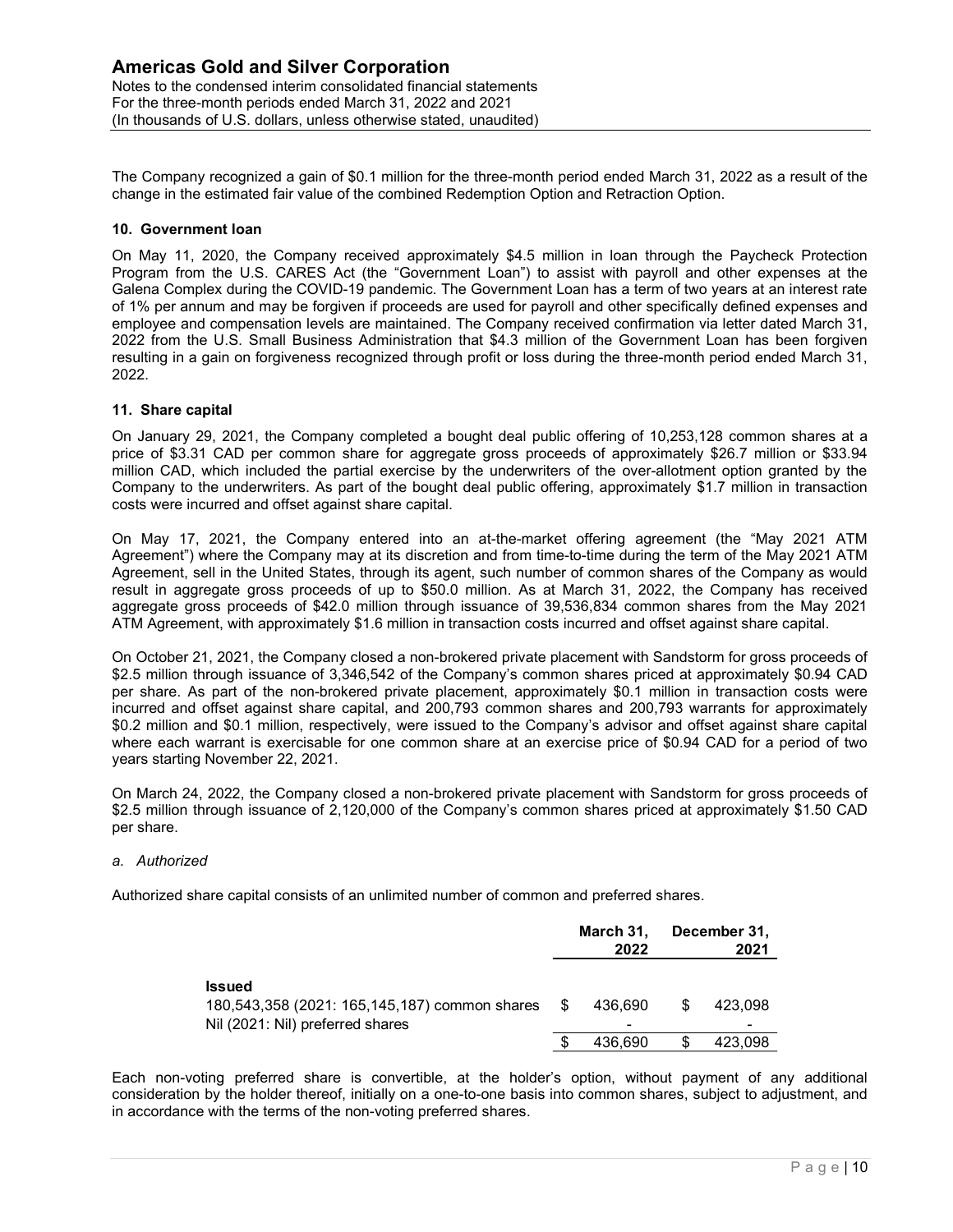Notes to the condensed interim consolidated financial statements For the three-month periods ended March 31, 2022 and 2021 (In thousands of U.S. dollars, unless otherwise stated, unaudited)

## b. Stock option plan

The number of shares reserved for issuance under the Company's stock option plan is limited to 10% of the number of common shares which are issued and outstanding on the date of a particular grant of options. Under the plan, the Board of Directors determines the term of a stock option to a maximum of 10 years, the period of time during which the options may vest and become exercisable as well as the option exercise price which shall not be less than the closing price of the Company's share on the Toronto Stock Exchange on the date immediately preceding the date of grant. The Compensation Committee determines and makes recommendations to the Board of Directors as to the recipients of, and nature and size of, share-based compensation awards in compliance with applicable securities law, stock exchange and other regulatory requirements. ents<br>
ents<br>
ited)<br>
ited)<br>
ited (a)<br>
om the date of a particular grant of options. Under the<br>
option to a maximum of 10 years, the period of time<br>
as well as the option exercise price which shall not be<br>
as well as the opti my's stock option plan is limited to 10% of the<br>
e date of a particular grant of options. Under the<br>
n to a maximum of 10 years, the period of time<br>
ell as the option exercise price which shall not be<br>
ell as the option ex my any's stock option plan is limited to 10% of the<br>on the date of a particular grant of options. Under the<br>option to a maximum of 10 years, the period of time<br>s well as the option exercise price which shall not be<br>termine ts<br>
and<br>
by the mate of a particular grant of options. Under the<br>
the date of a particular grant of options. Under the<br>
twell as the option exercise price which shall not be<br>
evell as the option exercise price which shall

A summary of changes in the Company's outstanding stock options is presented below:

| as Gold and Silver Corporation<br>the condensed interim consolidated financial statements                                                                                                                                                                                                                                                                                                                                                                                                                                                                                                                                                                                                                                                                                                                                       |                                                 |             |                                 |               |                                 |  |
|---------------------------------------------------------------------------------------------------------------------------------------------------------------------------------------------------------------------------------------------------------------------------------------------------------------------------------------------------------------------------------------------------------------------------------------------------------------------------------------------------------------------------------------------------------------------------------------------------------------------------------------------------------------------------------------------------------------------------------------------------------------------------------------------------------------------------------|-------------------------------------------------|-------------|---------------------------------|---------------|---------------------------------|--|
| rree-month periods ended March 31, 2022 and 2021                                                                                                                                                                                                                                                                                                                                                                                                                                                                                                                                                                                                                                                                                                                                                                                |                                                 |             |                                 |               |                                 |  |
| ands of U.S. dollars, unless otherwise stated, unaudited)                                                                                                                                                                                                                                                                                                                                                                                                                                                                                                                                                                                                                                                                                                                                                                       |                                                 |             |                                 |               |                                 |  |
| option plan                                                                                                                                                                                                                                                                                                                                                                                                                                                                                                                                                                                                                                                                                                                                                                                                                     |                                                 |             |                                 |               |                                 |  |
| ber of shares reserved for issuance under the Company's stock option plan is limited to 10% of the<br>of common shares which are issued and outstanding on the date of a particular grant of options. Under the<br>Board of Directors determines the term of a stock option to a maximum of 10 years, the period of time<br>nich the options may vest and become exercisable as well as the option exercise price which shall not be<br>I the closing price of the Company's share on the Toronto Stock Exchange on the date immediately<br>g the date of grant. The Compensation Committee determines and makes recommendations to the Board<br>ors as to the recipients of, and nature and size of, share-based compensation awards in compliance with<br>e securities law, stock exchange and other regulatory requirements. |                                                 |             |                                 |               |                                 |  |
| ary of changes in the Company's outstanding stock options is presented below:                                                                                                                                                                                                                                                                                                                                                                                                                                                                                                                                                                                                                                                                                                                                                   |                                                 |             | March 31,                       |               | December 31,                    |  |
|                                                                                                                                                                                                                                                                                                                                                                                                                                                                                                                                                                                                                                                                                                                                                                                                                                 |                                                 |             | 2022                            |               | 2021                            |  |
|                                                                                                                                                                                                                                                                                                                                                                                                                                                                                                                                                                                                                                                                                                                                                                                                                                 |                                                 |             | Weighted                        |               | Weighted                        |  |
|                                                                                                                                                                                                                                                                                                                                                                                                                                                                                                                                                                                                                                                                                                                                                                                                                                 |                                                 |             | average                         |               | average                         |  |
|                                                                                                                                                                                                                                                                                                                                                                                                                                                                                                                                                                                                                                                                                                                                                                                                                                 |                                                 |             | exercise                        |               | exercise                        |  |
|                                                                                                                                                                                                                                                                                                                                                                                                                                                                                                                                                                                                                                                                                                                                                                                                                                 |                                                 | Number      | price                           | <b>Number</b> | price                           |  |
|                                                                                                                                                                                                                                                                                                                                                                                                                                                                                                                                                                                                                                                                                                                                                                                                                                 |                                                 | (thousands) | CAD                             | (thousands)   | CAD                             |  |
| Balance, beginning of period                                                                                                                                                                                                                                                                                                                                                                                                                                                                                                                                                                                                                                                                                                                                                                                                    |                                                 | 12,579 \$   | 2.81                            | 10,659 \$     | 3.45                            |  |
| Granted                                                                                                                                                                                                                                                                                                                                                                                                                                                                                                                                                                                                                                                                                                                                                                                                                         |                                                 | 3,450       | 1.24                            | 3,700         | 1.70                            |  |
| Exercised                                                                                                                                                                                                                                                                                                                                                                                                                                                                                                                                                                                                                                                                                                                                                                                                                       |                                                 |             |                                 | (90)          | 2.39                            |  |
| Expired                                                                                                                                                                                                                                                                                                                                                                                                                                                                                                                                                                                                                                                                                                                                                                                                                         |                                                 | (1,098)     | 3.01                            | (1,690)       | 4.43                            |  |
| Balance, end of period                                                                                                                                                                                                                                                                                                                                                                                                                                                                                                                                                                                                                                                                                                                                                                                                          |                                                 | 14,931 \$   | 2.43                            | 12,579 \$     | 2.81                            |  |
| ving table summarizes information on stock options outstanding and exercisable as at March 31, 2022:<br>Exercise                                                                                                                                                                                                                                                                                                                                                                                                                                                                                                                                                                                                                                                                                                                | Weighted<br>average<br>remaining<br>contractual |             | Weighted<br>average<br>exercise |               | Weighted<br>average<br>exercise |  |
| price                                                                                                                                                                                                                                                                                                                                                                                                                                                                                                                                                                                                                                                                                                                                                                                                                           | life                                            | Outstanding | price                           | Exercisable   | price                           |  |
| CAD                                                                                                                                                                                                                                                                                                                                                                                                                                                                                                                                                                                                                                                                                                                                                                                                                             | (years)                                         | (thousands) | CAD                             | (thousands)   | CAD                             |  |
| \$1.00 to \$2.00                                                                                                                                                                                                                                                                                                                                                                                                                                                                                                                                                                                                                                                                                                                                                                                                                | 2.61                                            | $6,900$ \$  | 1.47                            | $2,300$ \$    | 1.47                            |  |
| \$2.01 to \$3.00                                                                                                                                                                                                                                                                                                                                                                                                                                                                                                                                                                                                                                                                                                                                                                                                                | 0.16                                            | 2,864       | 2.39                            | 2,864         | 2.39                            |  |
| \$3.01 to \$4.00                                                                                                                                                                                                                                                                                                                                                                                                                                                                                                                                                                                                                                                                                                                                                                                                                | 2.11                                            | 5,167       | 3.74                            | 4,158         | 3.70                            |  |
|                                                                                                                                                                                                                                                                                                                                                                                                                                                                                                                                                                                                                                                                                                                                                                                                                                 |                                                 | 14,931 \$   | 2.43                            | $9,322$ \$    | 2.75                            |  |
|                                                                                                                                                                                                                                                                                                                                                                                                                                                                                                                                                                                                                                                                                                                                                                                                                                 |                                                 |             |                                 |               |                                 |  |
| e-based payments                                                                                                                                                                                                                                                                                                                                                                                                                                                                                                                                                                                                                                                                                                                                                                                                                |                                                 |             |                                 |               |                                 |  |

The following table summarizes information on stock options outstanding and exercisable as at March 31, 2022:

|                                                                                                       |                      |                 | <u>vveigntea</u>    |                | <u>vveignted</u>    |
|-------------------------------------------------------------------------------------------------------|----------------------|-----------------|---------------------|----------------|---------------------|
|                                                                                                       |                      |                 | average             |                | average             |
|                                                                                                       |                      |                 | exercise            |                | exercise            |
|                                                                                                       |                      | Number          | price               | Number         | price               |
|                                                                                                       |                      | (thousands)     | CAD                 | (thousands)    | CAD                 |
| Balance, beginning of period                                                                          |                      | 12,579 \$       | 2.81                | 10,659 \$      | 3.45                |
| Granted                                                                                               |                      | 3,450           | 1.24                | 3,700          | 1.70                |
| Exercised                                                                                             |                      |                 |                     | (90)           | 2.39                |
| Expired                                                                                               |                      | (1,098)         | 3.01                | (1,690)        | 4.43                |
| Balance, end of period                                                                                |                      | 14,931 \$       | 2.43                | 12,579 \$      | 2.81                |
|                                                                                                       | Weighted             |                 |                     |                |                     |
| owing table summarizes information on stock options outstanding and exercisable as at March 31, 2022: | average<br>remaining |                 | Weighted<br>average |                | Weighted<br>average |
| Exercise                                                                                              | contractual          |                 | exercise            |                | exercise            |
| price                                                                                                 | life                 | Outstanding     | price               | Exercisable    | price               |
| CAD                                                                                                   | (years)              | (thousands)     | CAD                 | (thousands)    | CAD                 |
|                                                                                                       | 2.61                 | $6,900$ \$      | 1.47                | 2,300          | \$<br>1.47          |
|                                                                                                       | 0.16                 | 2,864           | 2.39                | 2,864          | 2.39                |
| \$1.00 to \$2.00<br>\$2.01 to \$3.00<br>\$3.01 to \$4.00                                              | 2.11                 | 5,167<br>14,931 | 3.74<br>2.43        | 4,158<br>9,322 | 3.70<br>2.75        |

### c. Share-based payments

The weighted average fair value at grant date of the Company's stock options granted during the three-month period ended March 31, 2022 was \$0.44 (2021: no stock options granted).

The Company used the Black-Scholes Option Pricing Model to estimate fair value using the following weightedaverage assumptions: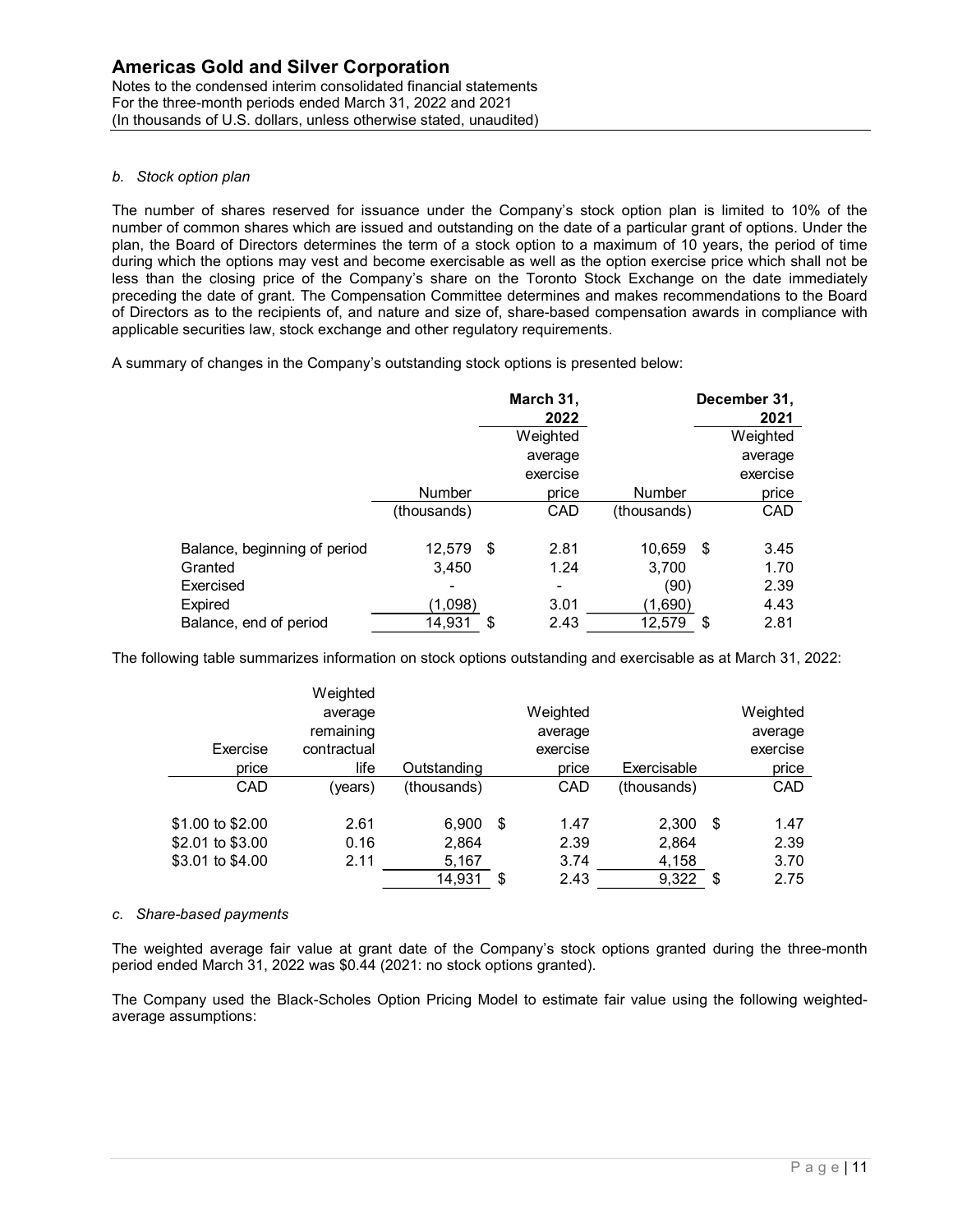Notes to the condensed interim consolidated financial statements For the three-month periods ended March 31, 2022 and 2021 (In thousands of U.S. dollars, unless otherwise stated, unaudited)

|                      | <b>Gold and Silver Corporation</b>                  | ondensed interim consolidated financial statements                                                                                                                                               |                  |                                                  |                       |                                                  |
|----------------------|-----------------------------------------------------|--------------------------------------------------------------------------------------------------------------------------------------------------------------------------------------------------|------------------|--------------------------------------------------|-----------------------|--------------------------------------------------|
|                      |                                                     | month periods ended March 31, 2022 and 2021<br>of U.S. dollars, unless otherwise stated, unaudited)                                                                                              |                  | Three-month<br>period ended<br>March 31,<br>2022 |                       | Three-month<br>period ended<br>March 31,<br>2021 |
|                      |                                                     |                                                                                                                                                                                                  |                  |                                                  |                       |                                                  |
|                      | Expected stock price volatility (1)                 |                                                                                                                                                                                                  |                  | 68%                                              |                       |                                                  |
|                      | Risk free interest rate                             |                                                                                                                                                                                                  |                  | 1.64%                                            |                       |                                                  |
| <b>Expected life</b> |                                                     |                                                                                                                                                                                                  |                  | 3 years                                          |                       |                                                  |
|                      | Expected forfeiture rate<br>Expected dividend yield |                                                                                                                                                                                                  |                  | 3.48%<br>0%                                      |                       |                                                  |
|                      |                                                     | Share-based payments included in cost of sales<br>Share-based payments included in general and                                                                                                   | \$               |                                                  | \$                    |                                                  |
|                      | administrative expenses                             |                                                                                                                                                                                                  |                  | 993                                              |                       | 806                                              |
|                      | Total share-based payments                          |                                                                                                                                                                                                  | \$               | 993                                              | \$                    | 806                                              |
|                      | Number of<br>warrants                               | d volatility has been based on historical volatility of the Company's publicly traded shares.<br>that are issued and outstanding as at March 31, 2022 are as follows:<br>Exercise<br>price (CAD) | Issuance<br>date |                                                  | <b>Expiry</b><br>date |                                                  |
|                      |                                                     |                                                                                                                                                                                                  |                  |                                                  |                       |                                                  |
|                      | 1,074,999                                           | 3.12                                                                                                                                                                                             | Oct 2018         | Oct 1, 2023                                      |                       |                                                  |
|                      | 15,889                                              | 11.32                                                                                                                                                                                            | Apr 2019         | May 6, 2022                                      |                       |                                                  |
|                      | 389,771                                             | 2.40                                                                                                                                                                                             | May 2019         | May 13, 2022                                     |                       |                                                  |
|                      | 1,241,200                                           | 2.40                                                                                                                                                                                             | May 2019         | May 29, 2022                                     |                       |                                                  |
|                      | 118,664                                             | 3.37                                                                                                                                                                                             | Jul 2019         | Jul 25, 2022                                     |                       |                                                  |
|                      | 177,506                                             | 4.45                                                                                                                                                                                             | Oct 2019         | Oct 30, 2022                                     |                       |                                                  |
|                      | 1,000,000                                           | 3.50                                                                                                                                                                                             | <b>Jul 2020</b>  | Jul 9, 2022                                      |                       |                                                  |
|                      | 200,793<br>4,218,822                                | 0.94                                                                                                                                                                                             | Nov 2021         | Nov 22, 2023                                     |                       |                                                  |

(2) Expected volatility has been based on historical volatility of the Company's publicly traded shares.

## d. Warrants

The warrants that are issued and outstanding as at March 31, 2022 are as follows:

| nterest rate                                              |             |          | 1.64%        |     |
|-----------------------------------------------------------|-------------|----------|--------------|-----|
| life                                                      |             |          | 3 years      |     |
| forfeiture rate                                           |             |          | 3.48%        |     |
| dividend yield                                            |             |          | 0%           |     |
|                                                           |             |          |              |     |
| ed payments included in cost of sales                     |             | \$       | \$           |     |
| ed payments included in general and                       |             |          |              |     |
| trative expenses                                          |             |          | 993          | 806 |
| e-based payments                                          |             | \$       | \$<br>993    | 806 |
|                                                           |             |          |              |     |
| sued and outstanding as at March 31, 2022 are as follows: |             |          |              |     |
| Number of                                                 | Exercise    | Issuance | Expiry       |     |
| warrants                                                  | price (CAD) | date     | date         |     |
| 1,074,999                                                 | 3.12        | Oct 2018 | Oct 1, 2023  |     |
| 15,889                                                    | 11.32       | Apr 2019 | May 6, 2022  |     |
| 389,771                                                   | 2.40        | May 2019 | May 13, 2022 |     |
| 1,241,200                                                 | 2.40        | May 2019 | May 29, 2022 |     |
| 118,664                                                   | 3.37        | Jul 2019 | Jul 25, 2022 |     |
| 177,506                                                   | 4.45        | Oct 2019 | Oct 30, 2022 |     |
| 1,000,000                                                 | 3.50        | Jul 2020 | Jul 9, 2022  |     |
| 200,793                                                   | 0.94        | Nov 2021 | Nov 22, 2023 |     |
| 4,218,822                                                 |             |          |              |     |
| its:                                                      |             |          |              |     |

## e. Restricted Share Units:

The Company has a Restricted Share Unit Plan under which eligible directors, officers and key employees of the Company are entitled to receive awards of restricted share units. Each restricted share unit is equivalent in value to the fair market value of a common share of the Company on the date of grant with the value of each cash settled award charged to compensation expense over the period of vesting. At each reporting date, the compensation expense and associated liability (which is included in trade and other long-term liabilities in the consolidated statement of financial position) are adjusted to reflect changes in market value. As at March 31, 2022, nil (December 31, 2021: 122,466) restricted share units are outstanding at an aggregate value of nil (December 31, 2021: \$0.1 million).

### f. Deferred Share Units:

The Company has a Deferred Share Unit Plan under which eligible directors of the Company receive awards of deferred share units on a quarterly basis as payment for 50% to 100% of their director fees earned. Deferred share units are settled in either cash or common shares at the Company's discretion when the director leaves the Company's Board of Directors. The Company recognizes a cost in director fees and a corresponding increase in equity reserve upon issuance of deferred share units. As at March 31, 2022, 950,757 (December 31, 2021: 878,744) deferred share units are issued and outstanding.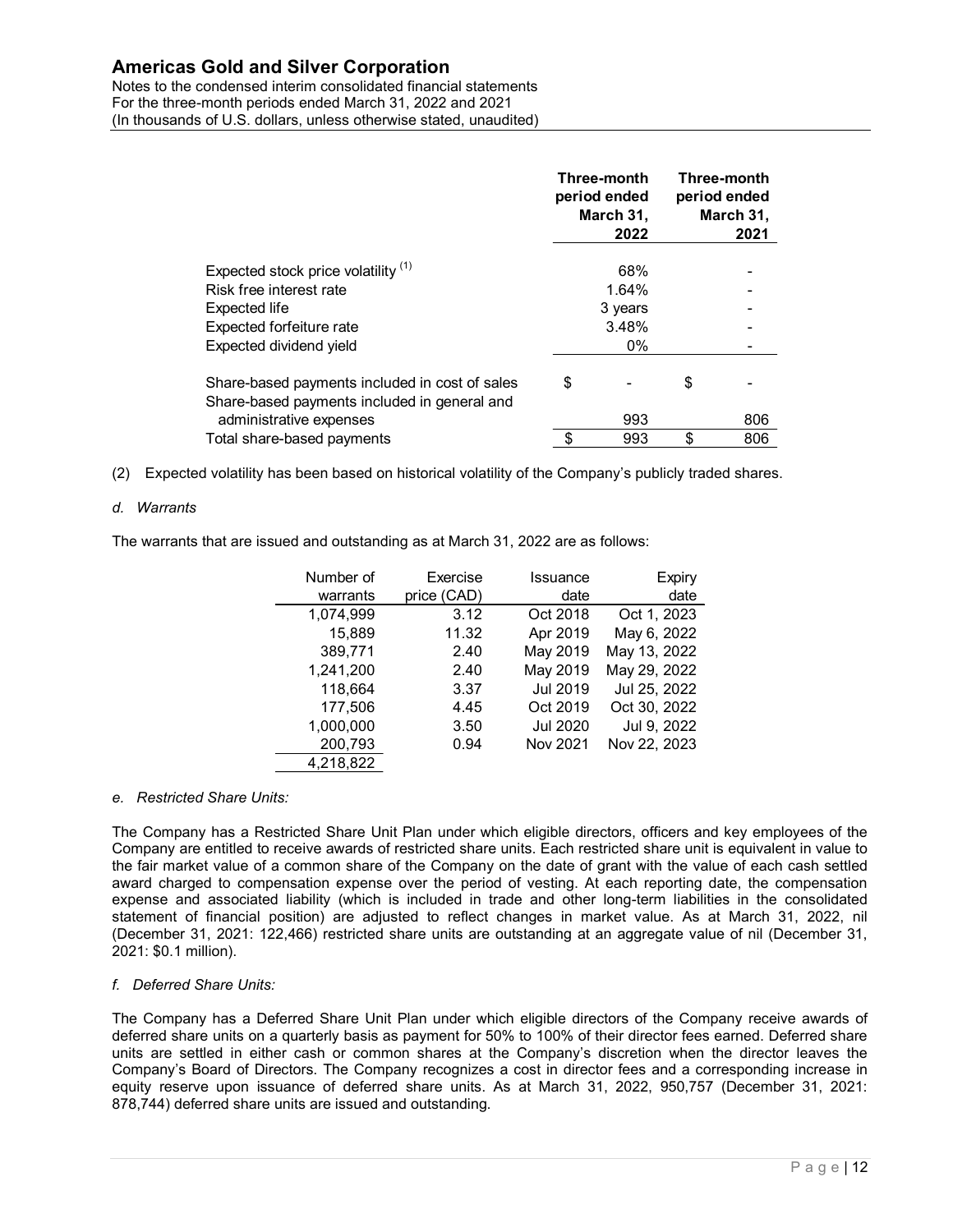For the three-month periods ended March 31, 2022 and 2021 (In thousands of U.S. dollars, unless otherwise stated, unaudited)

## 12. Weighted average basic and diluted number of common shares outstanding

| <b>Gold and Silver Corporation</b><br>ondensed interim consolidated financial statements<br>month periods ended March 31, 2022 and 2021 |                   |                   |
|-----------------------------------------------------------------------------------------------------------------------------------------|-------------------|-------------------|
|                                                                                                                                         |                   |                   |
| of U.S. dollars, unless otherwise stated, unaudited)                                                                                    |                   |                   |
|                                                                                                                                         |                   |                   |
|                                                                                                                                         |                   |                   |
| d average basic and diluted number of common shares outstanding                                                                         |                   |                   |
|                                                                                                                                         | Three-month       | Three-month       |
|                                                                                                                                         | period ended      | period ended      |
|                                                                                                                                         | March 31,<br>2022 | March 31,<br>2021 |
|                                                                                                                                         |                   |                   |
| Basic weighted average number of shares                                                                                                 | 172,903,384       | 127,270,944       |
| Effect of dilutive stock options and warrants<br>Diluted weighted average number of shares                                              | 172,903,384       | 127,270,944       |

Diluted weighted average number of common shares for the three-month period ended March 31, 2022 excludes nil anti-dilutive preferred shares (2021: nil), 14,930,623 anti-dilutive stock options (2021: 10,448,957) and 4,218,822 anti-dilutive warrants (2021: 6,264,520).

## 13. Non-controlling interests

The Company entered into a joint venture agreement with Mr. Eric Sprott effective October 1, 2019 for 40% noncontrolling interest of the Company's Galena Complex with initial contribution of \$15 million to fund capital improvements and operations. Mr. Eric Sprott committed to contributing additional funds to support the ongoing operations alongside the Company in proportion of their respective ownership up to \$5 million for the first year of operations with the Company contributing any potential excess as necessary. After the first year, contributions revert to the proportional percentage of ownership interests to fund capital projects and operations.

The Company recognized non-controlling interests of \$14.3 million equal to the proportionate non-controlling interests' carrying amount of the Galena Complex at initial recognition classified as a separate component of equity. Subsequent contributions and proportionate share changes in equity are recognized to the carrying amount of the non-controlling interests.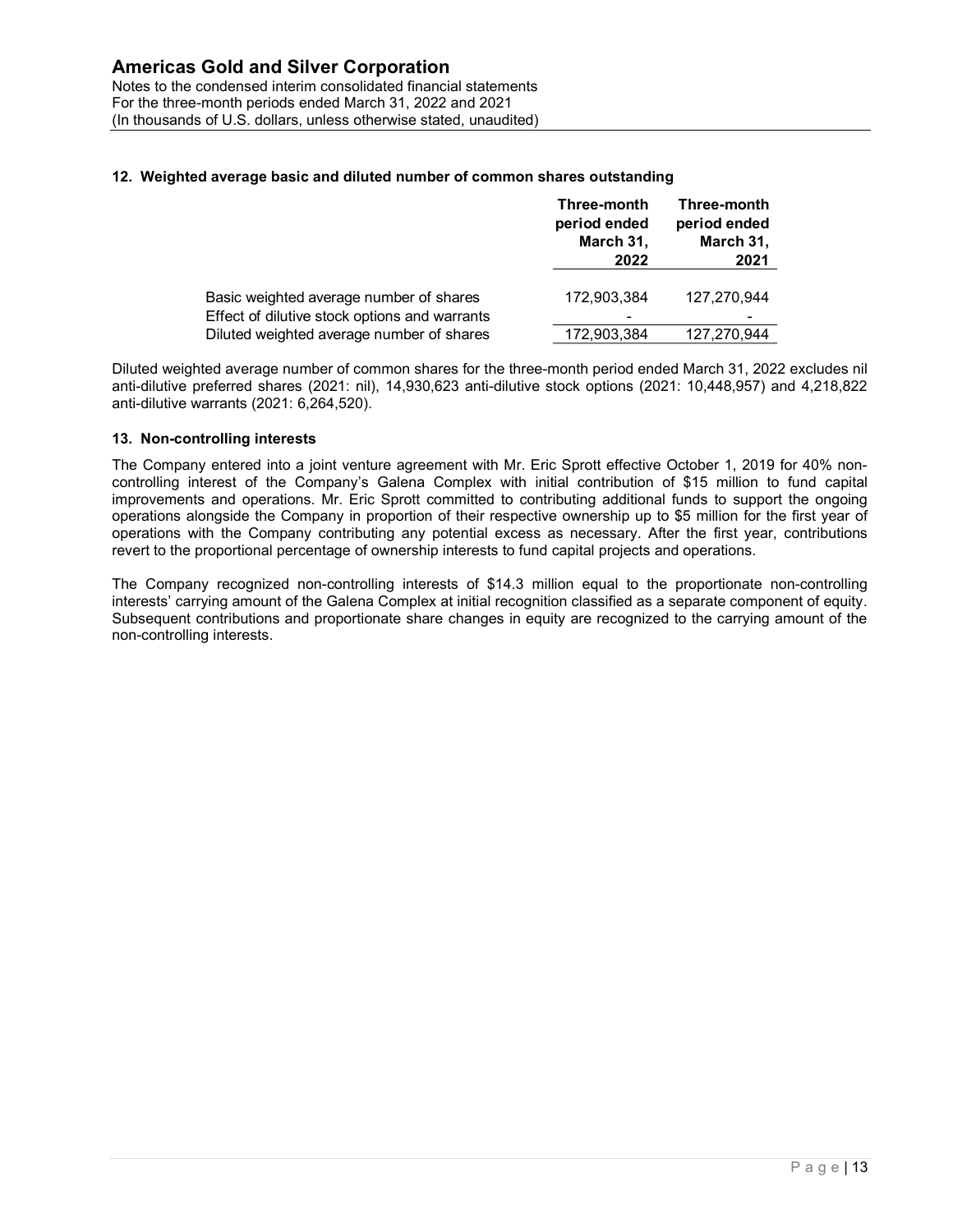Notes to the condensed interim consolidated financial statements For the three-month periods ended March 31, 2022 and 2021 (In thousands of U.S. dollars, unless otherwise stated, unaudited)

## 14. Revenue

The following is a disaggregation of revenue categorized by commodities sold for the three-month periods ended March 31, 2022 and 2021:

| <b>Gold and Silver Corporation</b>                                                                                                                         |                 |              |
|------------------------------------------------------------------------------------------------------------------------------------------------------------|-----------------|--------------|
| condensed interim consolidated financial statements<br>month periods ended March 31, 2022 and 2021<br>of U.S. dollars, unless otherwise stated, unaudited) |                 |              |
|                                                                                                                                                            |                 |              |
|                                                                                                                                                            |                 |              |
|                                                                                                                                                            |                 |              |
|                                                                                                                                                            |                 |              |
|                                                                                                                                                            |                 |              |
|                                                                                                                                                            |                 |              |
| is a disaggregation of revenue categorized by commodities sold for the three-month periods ended                                                           |                 |              |
| 22 and 2021:                                                                                                                                               |                 |              |
|                                                                                                                                                            |                 |              |
|                                                                                                                                                            | March 31,       | March 31,    |
|                                                                                                                                                            | 2022            | 2021         |
| Gold                                                                                                                                                       |                 |              |
| Sales revenue                                                                                                                                              | \$              | \$<br>1,031  |
| Derivative pricing adjustments                                                                                                                             |                 |              |
|                                                                                                                                                            |                 | 1,031        |
| <b>Silver</b>                                                                                                                                              |                 |              |
| Sales revenue                                                                                                                                              | \$<br>10,279    | \$<br>6,787  |
| Derivative pricing adjustments                                                                                                                             | 769             | 189          |
|                                                                                                                                                            | 11,048          | 6,976        |
| <b>Zinc</b>                                                                                                                                                |                 |              |
| Sales revenue                                                                                                                                              | \$<br>15,600    | \$           |
| Derivative pricing adjustments                                                                                                                             | 1,648           | 55           |
|                                                                                                                                                            | 17,248          | 55           |
| Lead                                                                                                                                                       |                 |              |
| Sales revenue                                                                                                                                              | \$<br>8,666     | \$<br>4,705  |
| Derivative pricing adjustments                                                                                                                             | 76              | 7            |
|                                                                                                                                                            | 8,742           | 4,712        |
| Other by-products<br>Sales revenue                                                                                                                         |                 |              |
| Derivative pricing adjustments                                                                                                                             | \$<br>189<br>82 | \$<br>83     |
|                                                                                                                                                            | 271             | (46)<br>37   |
|                                                                                                                                                            |                 |              |
| Total sales revenue                                                                                                                                        | \$<br>34,734    | \$<br>12,606 |
| Total derivative pricing adjustments                                                                                                                       | 2,575           | 205          |
| Gross revenue                                                                                                                                              | \$<br>37,309    | \$<br>12,811 |
| Proceeds before intended use                                                                                                                               |                 | 247          |
|                                                                                                                                                            | (10, 873)       | (2,625)      |
| Treatment and selling costs                                                                                                                                | \$<br>26,436    | \$           |

The amount of gold sales revenue recognized from deferred revenue (see Note 8) was nil during the three-month period ended March 31, 2022 (2021: \$1.0 million).

Derivative pricing adjustments represent subsequent variations in revenue recognized as an embedded derivative from contracts with customers and are accounted for as financial instruments (see Note 18).

Proceeds before intended use represents gold and silver sales revenue recognized from the Relief Canyon Mine prior to its declaration of commercial production during fiscal 2021 (see Note 3).

### 15. Cost of sales

Cost of sales is costs that directly relate to production at the mine operating segments and excludes depletion and amortization. The following are components of cost of sales for the three-month periods ended March 31, 2022 and 2021: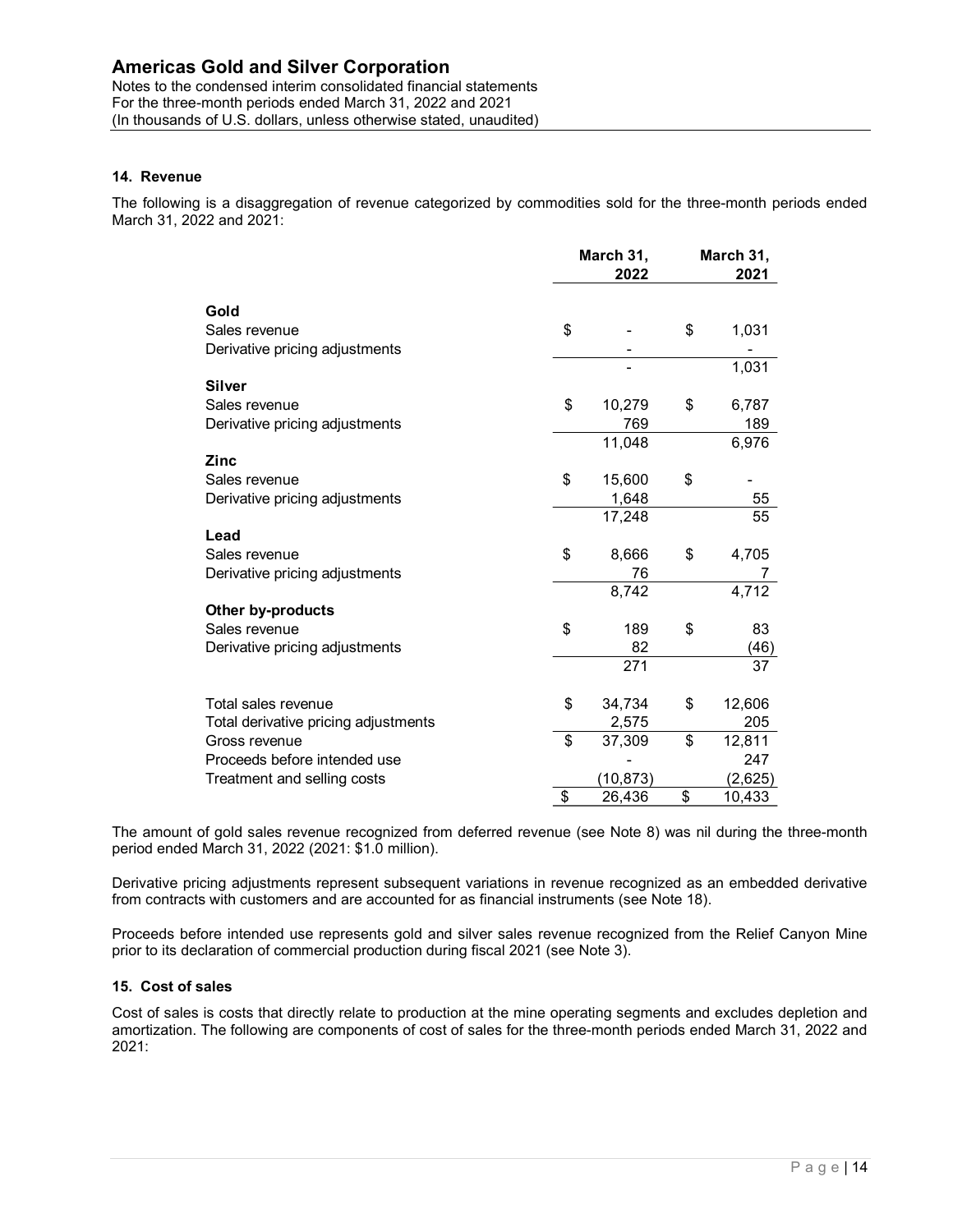Notes to the condensed interim consolidated financial statements For the three-month periods ended March 31, 2022 and 2021 (In thousands of U.S. dollars, unless otherwise stated, unaudited)

| <b>Gold and Silver Corporation</b>                                                                                                                         |                            |           |               |           |
|------------------------------------------------------------------------------------------------------------------------------------------------------------|----------------------------|-----------|---------------|-----------|
| condensed interim consolidated financial statements<br>month periods ended March 31, 2022 and 2021<br>of U.S. dollars, unless otherwise stated, unaudited) |                            |           |               |           |
|                                                                                                                                                            |                            |           |               |           |
|                                                                                                                                                            |                            |           |               |           |
|                                                                                                                                                            |                            |           |               |           |
|                                                                                                                                                            |                            |           |               |           |
|                                                                                                                                                            |                            |           |               |           |
|                                                                                                                                                            |                            | March 31, |               | March 31, |
|                                                                                                                                                            |                            | 2022      |               | 2021      |
|                                                                                                                                                            |                            |           |               |           |
| Salaries and employee benefits                                                                                                                             | \$                         | 6,825     | \$            | 5,581     |
| Contract services on site                                                                                                                                  |                            | 3         |               | 5,629     |
| Raw materials and consumables                                                                                                                              |                            | 6,276     |               | 2,912     |
| Utilities                                                                                                                                                  |                            | 1,002     |               | 855       |
| Other costs                                                                                                                                                |                            | 2,129     |               | 1,701     |
| Costs before intended use                                                                                                                                  |                            |           |               | 247       |
| Changes in inventories                                                                                                                                     |                            | 346       |               | (6, 573)  |
| Inventory write-downs                                                                                                                                      |                            | 38        |               | 27,379    |
|                                                                                                                                                            | $\boldsymbol{\mathsf{\$}}$ | 16,619    | \$            | 37,731    |
|                                                                                                                                                            |                            |           |               |           |
| te general and administrative expenses                                                                                                                     |                            |           |               |           |
|                                                                                                                                                            |                            |           |               |           |
| neral and administrative expenses are costs incurred at corporate and other segments that do not                                                           |                            |           |               |           |
| to production. The following are components of corporate general and administrative expenses for<br>th periods ended March 31, 2022 and 2021:              |                            |           |               |           |
|                                                                                                                                                            |                            |           |               |           |
|                                                                                                                                                            |                            | March 31, |               | March 31, |
|                                                                                                                                                            |                            | 2022      |               | 2021      |
|                                                                                                                                                            |                            |           |               |           |
| Salaries and employee benefits                                                                                                                             | \$                         | 554       | \$            | 518       |
|                                                                                                                                                            |                            | 97        |               | 79        |
|                                                                                                                                                            |                            | 993       |               | 682       |
| Directors' fees                                                                                                                                            |                            | 606       |               | 477       |
| Share-based payments                                                                                                                                       |                            | 399       |               | 363       |
| Professional fees                                                                                                                                          |                            |           |               |           |
| Office and general                                                                                                                                         | \$                         | 2,649     | $\frac{1}{2}$ | 2,119     |

## 16. Corporate general and administrative expenses

Corporate general and administrative expenses are costs incurred at corporate and other segments that do not directly relate to production. The following are components of corporate general and administrative expenses for the three-month periods ended March 31, 2022 and 2021:

| \$                                                                                                                                                                                                                                                                            | 6,276<br>1,002<br>2,129<br>346<br>38                  |                                                      | 2,912<br>855<br>1,701                                                                                                                                                                                            |
|-------------------------------------------------------------------------------------------------------------------------------------------------------------------------------------------------------------------------------------------------------------------------------|-------------------------------------------------------|------------------------------------------------------|------------------------------------------------------------------------------------------------------------------------------------------------------------------------------------------------------------------|
|                                                                                                                                                                                                                                                                               |                                                       |                                                      |                                                                                                                                                                                                                  |
|                                                                                                                                                                                                                                                                               |                                                       |                                                      |                                                                                                                                                                                                                  |
|                                                                                                                                                                                                                                                                               |                                                       |                                                      |                                                                                                                                                                                                                  |
|                                                                                                                                                                                                                                                                               |                                                       |                                                      | 247                                                                                                                                                                                                              |
|                                                                                                                                                                                                                                                                               |                                                       |                                                      | (6, 573)                                                                                                                                                                                                         |
|                                                                                                                                                                                                                                                                               |                                                       |                                                      | 27,379                                                                                                                                                                                                           |
|                                                                                                                                                                                                                                                                               | 16,619                                                | \$                                                   | 37,731                                                                                                                                                                                                           |
|                                                                                                                                                                                                                                                                               |                                                       |                                                      |                                                                                                                                                                                                                  |
|                                                                                                                                                                                                                                                                               |                                                       |                                                      |                                                                                                                                                                                                                  |
|                                                                                                                                                                                                                                                                               | 2022                                                  |                                                      | March 31,<br>2021                                                                                                                                                                                                |
|                                                                                                                                                                                                                                                                               |                                                       |                                                      | 518                                                                                                                                                                                                              |
|                                                                                                                                                                                                                                                                               |                                                       |                                                      | 79                                                                                                                                                                                                               |
|                                                                                                                                                                                                                                                                               |                                                       |                                                      | 682                                                                                                                                                                                                              |
|                                                                                                                                                                                                                                                                               |                                                       |                                                      | 477                                                                                                                                                                                                              |
|                                                                                                                                                                                                                                                                               |                                                       |                                                      | 363                                                                                                                                                                                                              |
|                                                                                                                                                                                                                                                                               |                                                       |                                                      | 2,119                                                                                                                                                                                                            |
|                                                                                                                                                                                                                                                                               |                                                       |                                                      |                                                                                                                                                                                                                  |
|                                                                                                                                                                                                                                                                               |                                                       |                                                      |                                                                                                                                                                                                                  |
|                                                                                                                                                                                                                                                                               |                                                       |                                                      |                                                                                                                                                                                                                  |
| pense is recognized based on management's best estimate of the weighted average annual income<br>ted for the full financial year. The estimated average annual rate used for the three-month period<br>31, 2022 was 26.5% and for the year ended December 31, 2021 was 26.5%. |                                                       |                                                      |                                                                                                                                                                                                                  |
| is net deferred tax liability relates to the Mexican mining royalty and arises principally from the                                                                                                                                                                           |                                                       |                                                      |                                                                                                                                                                                                                  |
|                                                                                                                                                                                                                                                                               | March 31,                                             |                                                      | December 31,                                                                                                                                                                                                     |
|                                                                                                                                                                                                                                                                               | 2022                                                  |                                                      | 2021                                                                                                                                                                                                             |
|                                                                                                                                                                                                                                                                               |                                                       |                                                      |                                                                                                                                                                                                                  |
| \$                                                                                                                                                                                                                                                                            | 1,325<br>(825)                                        | \$                                                   | 1,321<br>(833)                                                                                                                                                                                                   |
|                                                                                                                                                                                                                                                                               | th periods ended March 31, 2022 and 2021:<br>\$<br>\$ | March 31,<br>554<br>97<br>993<br>606<br>399<br>2,649 | ieral and administrative expenses are costs incurred at corporate and other segments that do not<br>to production. The following are components of corporate general and administrative expenses for<br>\$<br>\$ |

### 17. Income taxes

Income tax expense is recognized based on management's best estimate of the weighted average annual income tax rate expected for the full financial year. The estimated average annual rate used for the three-month period ended March 31, 2022 was 26.5% and for the year ended December 31, 2021 was 26.5%.

The Company's net deferred tax liability relates to the Mexican mining royalty and arises principally from the following:

|                               | March 31, | December 31, |
|-------------------------------|-----------|--------------|
|                               | 2022      | 2021         |
| Property, plant and equipment | 1.325     | 1.321        |
| Provisions and reserves       | (825)     | (833)        |
| Net deferred tax liabilities  | 500       | 488          |

The inventory write-downs and impairments described in Note 6 and 7 will result in certain non-capital losses and timing differences which have not been recorded given uncertainty of recoverability in future periods.

## 18. Financial risk management

### a. Financial risk factors

The Company's risk exposures and the impact on its financial instruments are summarized below: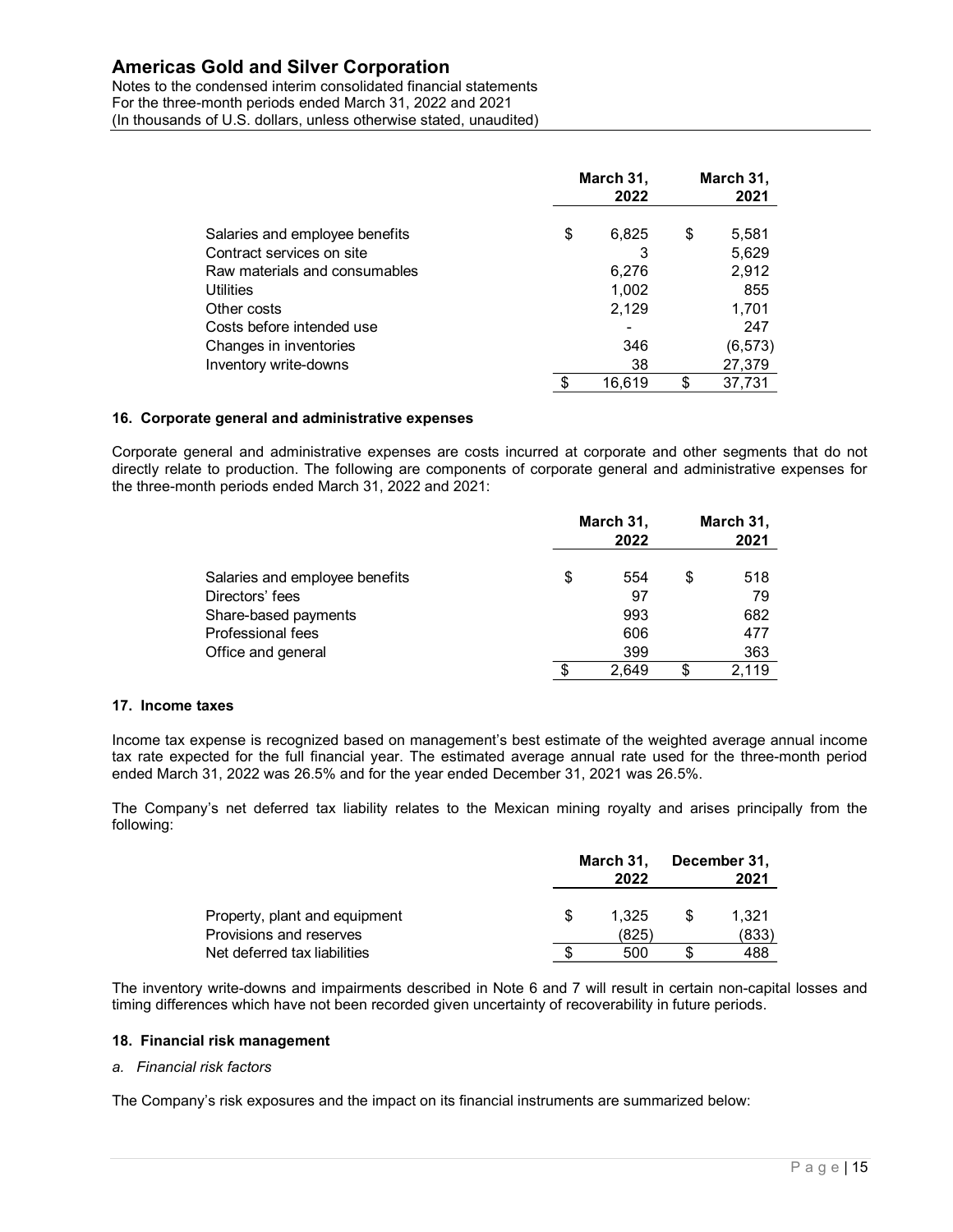Notes to the condensed interim consolidated financial statements For the three-month periods ended March 31, 2022 and 2021 (In thousands of U.S. dollars, unless otherwise stated, unaudited)

## (i) Credit Risk

Credit risk is the risk of loss associated with a counterparty's inability to fulfill its payment obligations. The Company's credit risk is primarily attributable to cash and cash equivalents and trade and other receivables. The credit risk on cash and cash equivalents is limited because the Company invests its cash in deposits with wellcapitalized financial institutions with strong credit ratings in Canada and the United States. Under current concentrate offtake agreements, risk on trade receivables related to concentrate sales is managed by receiving payments for 85% to 100% of the estimated value of the concentrate within one month following the time of shipment.

### (ii) Liquidity risk

| credit risk on cash and cash equivalents is limited because the Company invests its cash in deposits with well-<br>capitalized financial institutions with strong credit ratings in Canada and the United States. Under current<br>concentrate offtake agreements, risk on trade receivables related to concentrate sales is managed by receiving<br>payments for 85% to 100% of the estimated value of the concentrate within one month following the time of<br>shipment.                                                                                          |                   |                     |                |     |               | OUTIPariy 3 Groun non is primarily annibulable to cash and cash equivalents and trade and other receivables. The |
|----------------------------------------------------------------------------------------------------------------------------------------------------------------------------------------------------------------------------------------------------------------------------------------------------------------------------------------------------------------------------------------------------------------------------------------------------------------------------------------------------------------------------------------------------------------------|-------------------|---------------------|----------------|-----|---------------|------------------------------------------------------------------------------------------------------------------|
| As of March 31, 2022, the Company's exposure to credit risk with respect to trade receivables amounts to \$9.0<br>million (December 31, 2021: \$4.7 million). The Company believes credit risk is not significant and there was no<br>significant change to the Company's allowance for expected credit losses as at March 31, 2022 and December 31,<br>2021.                                                                                                                                                                                                        |                   |                     |                |     |               |                                                                                                                  |
| (ii)<br>Liquidity risk                                                                                                                                                                                                                                                                                                                                                                                                                                                                                                                                               |                   |                     |                |     |               |                                                                                                                  |
| Liquidity risk is the risk that the Company will not be able to meet its financial obligations as they arise. The<br>Company's approach to managing liquidity risk is to ensure that it will have sufficient liquidity to meet liabilities when<br>due. The Company's liquidity requirements are met through a variety of sources, including cash, cash generated<br>from operations, credit facilities and debt and equity capital markets. The Company's trade payables have<br>contractual maturities of less than 30 days and are subject to normal trade terms. |                   |                     |                |     |               |                                                                                                                  |
| The following table presents the contractual maturities of the Company's financial liabilities on an undiscounted<br>basis:                                                                                                                                                                                                                                                                                                                                                                                                                                          |                   |                     |                |     |               |                                                                                                                  |
|                                                                                                                                                                                                                                                                                                                                                                                                                                                                                                                                                                      |                   |                     | March 31, 2022 |     |               |                                                                                                                  |
|                                                                                                                                                                                                                                                                                                                                                                                                                                                                                                                                                                      | Total             | Less than<br>1 year | 2-3 years      |     | 4-5 years     | Over 5<br>years                                                                                                  |
|                                                                                                                                                                                                                                                                                                                                                                                                                                                                                                                                                                      |                   |                     |                |     |               |                                                                                                                  |
| Trade and other payables                                                                                                                                                                                                                                                                                                                                                                                                                                                                                                                                             | 14,690 \$         | 14,690 \$           |                |     |               | \$                                                                                                               |
|                                                                                                                                                                                                                                                                                                                                                                                                                                                                                                                                                                      | 5,000             | 5,000               |                |     |               |                                                                                                                  |
| Promissory note                                                                                                                                                                                                                                                                                                                                                                                                                                                                                                                                                      |                   |                     |                |     |               |                                                                                                                  |
| Interest on promissory note                                                                                                                                                                                                                                                                                                                                                                                                                                                                                                                                          | 73                | 73                  |                |     |               |                                                                                                                  |
| RoyCap convertible debenture                                                                                                                                                                                                                                                                                                                                                                                                                                                                                                                                         | 13,444            |                     | 13,444         |     |               |                                                                                                                  |
| Interest on RoyCap convertible debenture                                                                                                                                                                                                                                                                                                                                                                                                                                                                                                                             | 2,237             | 1,074               | 1,163          |     |               |                                                                                                                  |
| Government loan                                                                                                                                                                                                                                                                                                                                                                                                                                                                                                                                                      | 222               | 222                 |                |     |               |                                                                                                                  |
| Metals contract liability                                                                                                                                                                                                                                                                                                                                                                                                                                                                                                                                            | 41,911            | 11,595              | 24,036         |     | 6,280         |                                                                                                                  |
| Projected pension contributions                                                                                                                                                                                                                                                                                                                                                                                                                                                                                                                                      | 3,425             | 660                 | 1,079          |     | 1,203         | 483                                                                                                              |
| Decommissioning provision                                                                                                                                                                                                                                                                                                                                                                                                                                                                                                                                            | 18,145            |                     |                |     |               | 18,145                                                                                                           |
| Other long-term liabilities                                                                                                                                                                                                                                                                                                                                                                                                                                                                                                                                          | 1,357             |                     | 438            |     | 370           | 549                                                                                                              |
|                                                                                                                                                                                                                                                                                                                                                                                                                                                                                                                                                                      | 100,504 \$        | 33,314 \$           | 40,160         | -\$ | 7,853 \$      | 19,177                                                                                                           |
| Minimum lease payments in respect to lease liabilities are included in trade and other payables and other long-term<br>liabilities as follows:                                                                                                                                                                                                                                                                                                                                                                                                                       |                   |                     |                |     |               |                                                                                                                  |
|                                                                                                                                                                                                                                                                                                                                                                                                                                                                                                                                                                      |                   |                     | March 31, 2022 |     |               |                                                                                                                  |
|                                                                                                                                                                                                                                                                                                                                                                                                                                                                                                                                                                      | Total             | Less than<br>1 year | 2-3 years      |     | 4-5 years     | Over 5<br>years                                                                                                  |
| Trade and other payables                                                                                                                                                                                                                                                                                                                                                                                                                                                                                                                                             | $3,223$ \$        | $3,223$ \$          |                | \$  |               | \$                                                                                                               |
| Other long-term liabilities                                                                                                                                                                                                                                                                                                                                                                                                                                                                                                                                          | 808<br>$4,031$ \$ | $3,223$ \$          | 438<br>438     |     | 370<br>370 \$ |                                                                                                                  |

|                             |         |       |    |                          |      | March 31, 2022 |                |   |        |
|-----------------------------|---------|-------|----|--------------------------|------|----------------|----------------|---|--------|
|                             |         |       |    | Less than                |      |                |                |   | Over 5 |
|                             |         | Total |    | vear                     |      | 2-3 vears      | 4-5 vears      |   | years  |
| Trade and other payables    | S       | 3,223 | -S | 3,223                    | - \$ | ۰.             | $\blacksquare$ | S | -      |
| Other long-term liabilities |         | 808   |    | $\overline{\phantom{0}}$ |      | 438            | 370            |   |        |
|                             | ጦ<br>۰D | 4,031 | \$ | 3,223                    | \$   | 438            | 370            | S |        |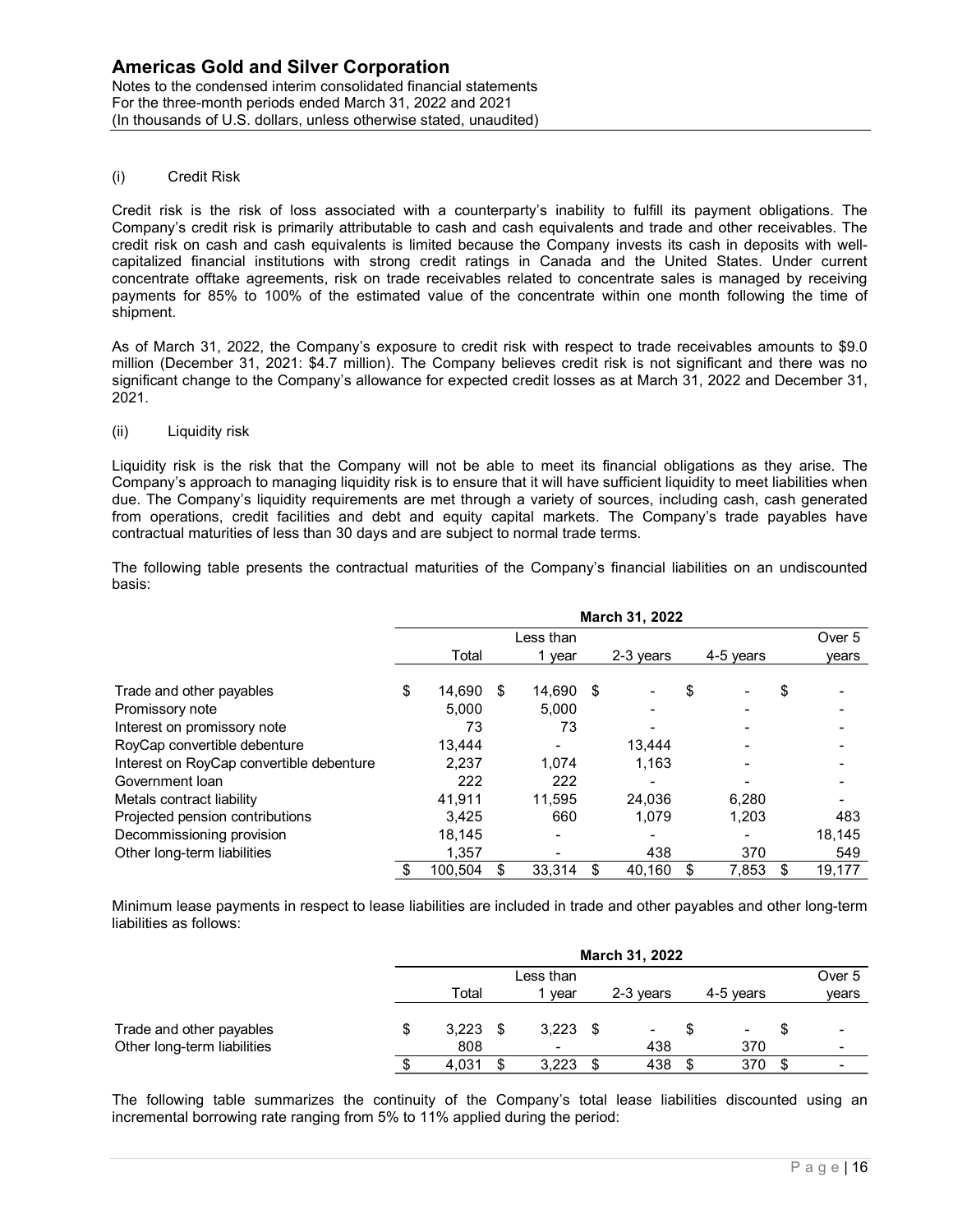Notes to the condensed interim consolidated financial statements For the three-month periods ended March 31, 2022 and 2021 (In thousands of U.S. dollars, unless otherwise stated, unaudited)

| <b>Gold and Silver Corporation</b><br>ondensed interim consolidated financial statements            |             |                |  |
|-----------------------------------------------------------------------------------------------------|-------------|----------------|--|
| month periods ended March 31, 2022 and 2021<br>of U.S. dollars, unless otherwise stated, unaudited) |             |                |  |
|                                                                                                     |             |                |  |
|                                                                                                     |             |                |  |
|                                                                                                     | March 31,   | December 31,   |  |
|                                                                                                     | 2022        | \$<br>2021     |  |
| Lease liabilities, beginning of period<br>Additions                                                 | \$<br>4,774 | 6,377<br>1,123 |  |
| Lease principal payments                                                                            | (743)       | (2,720)        |  |
| Lease interest payments                                                                             | (98)        | (507)          |  |
| Accretion on lease liabilities                                                                      | 98          | 501            |  |
| Lease liabilities, end of period                                                                    | \$<br>4,031 | \$<br>4,774    |  |

#### (iii) Market risk

Market risk is the risk that the fair value or future cash flows of a financial instrument will fluctuate because of changes in market prices. Market risk comprises three types of risk: interest rate risk, currency risk and price risk.

#### (1) Interest rate risk

The Company is subject to interest rate risk of the 3 month U.S. LIBOR rate plus 5% per annum from the Cosalá Operations' advance payments of concentrate. Interest rates of other financial instruments are fixed.

## (2) Currency risk

As at March 31, 2022, the Company is exposed to foreign currency risk through financial assets and liabilities denominated in CAD and MXN:

Financial instruments that may impact the Company's net income (loss) or other comprehensive income (loss) due to currency fluctuations include CAD and MXN denominated assets and liabilities which are included in the following table:

| ase liabilities, end of period                                                                                                                                                                                                                                                                   | \$<br>4,031<br>\$    | 4,774      |  |
|--------------------------------------------------------------------------------------------------------------------------------------------------------------------------------------------------------------------------------------------------------------------------------------------------|----------------------|------------|--|
| isk                                                                                                                                                                                                                                                                                              |                      |            |  |
| e risk that the fair value or future cash flows of a financial instrument will fluctuate because of<br>et prices. Market risk comprises three types of risk: interest rate risk, currency risk and price risk.                                                                                   |                      |            |  |
| rest rate risk                                                                                                                                                                                                                                                                                   |                      |            |  |
| mpany is subject to interest rate risk of the 3 month U.S. LIBOR rate plus 5% per annum from the<br>Operations' advance payments of concentrate. Interest rates of other financial instruments are                                                                                               |                      |            |  |
| rency risk                                                                                                                                                                                                                                                                                       |                      |            |  |
| larch 31, 2022, the Company is exposed to foreign currency risk through financial assets and<br>s denominated in CAD and MXN:                                                                                                                                                                    |                      |            |  |
| Il instruments that may impact the Company's net income (loss) or other comprehensive income<br>ue to currency fluctuations include CAD and MXN denominated assets and liabilities which are<br>I in the following table:                                                                        |                      |            |  |
|                                                                                                                                                                                                                                                                                                  | As at March 31, 2022 |            |  |
|                                                                                                                                                                                                                                                                                                  | CAD                  | <b>MXN</b> |  |
| Cash and cash equivalents                                                                                                                                                                                                                                                                        | \$<br>164            | \$<br>590  |  |
| Trade and other receivables                                                                                                                                                                                                                                                                      | 59                   | 2,334      |  |
| Trade and other payables                                                                                                                                                                                                                                                                         | 1,728                | 4,665      |  |
| arch 31, 2022, the CAD/USD and MXN/USD exchange rates were 1.25 and 19.99, respectively.<br>sitivity of the Company's net income (loss) and other comprehensive income (loss) due to changes<br>change rates for the three-month period ended March 31, 2022 is included in the following table: |                      |            |  |
|                                                                                                                                                                                                                                                                                                  |                      |            |  |

As at March 31, 2022, the CAD/USD and MXN/USD exchange rates were 1.25 and 19.99, respectively. The sensitivity of the Company's net income (loss) and other comprehensive income (loss) due to changes in the exchange rates for the three-month period ended March 31, 2022 is included in the following table:

| larch 31, 2022, the Company is exposed to foreign currency risk through financial assets and |                      |       |                                                                                                                                                                                                                                                                                                                                                                                                                                                                                                                           |
|----------------------------------------------------------------------------------------------|----------------------|-------|---------------------------------------------------------------------------------------------------------------------------------------------------------------------------------------------------------------------------------------------------------------------------------------------------------------------------------------------------------------------------------------------------------------------------------------------------------------------------------------------------------------------------|
|                                                                                              |                      |       |                                                                                                                                                                                                                                                                                                                                                                                                                                                                                                                           |
|                                                                                              |                      |       |                                                                                                                                                                                                                                                                                                                                                                                                                                                                                                                           |
|                                                                                              | CAD                  |       | <b>MXN</b>                                                                                                                                                                                                                                                                                                                                                                                                                                                                                                                |
| \$                                                                                           | 164                  | \$    | 590                                                                                                                                                                                                                                                                                                                                                                                                                                                                                                                       |
|                                                                                              | 59                   |       | 2,334                                                                                                                                                                                                                                                                                                                                                                                                                                                                                                                     |
|                                                                                              |                      |       | 4,665                                                                                                                                                                                                                                                                                                                                                                                                                                                                                                                     |
|                                                                                              | <b>CAD/USD</b>       |       | <b>MXN/USD</b>                                                                                                                                                                                                                                                                                                                                                                                                                                                                                                            |
|                                                                                              |                      |       |                                                                                                                                                                                                                                                                                                                                                                                                                                                                                                                           |
|                                                                                              | <b>Exchange rate</b> |       | <b>Exchange rate</b>                                                                                                                                                                                                                                                                                                                                                                                                                                                                                                      |
|                                                                                              | $+/- 10%$            |       | $+/- 10%$                                                                                                                                                                                                                                                                                                                                                                                                                                                                                                                 |
|                                                                                              |                      |       |                                                                                                                                                                                                                                                                                                                                                                                                                                                                                                                           |
| \$                                                                                           | 292<br>64            | \$    | 829<br>(78)                                                                                                                                                                                                                                                                                                                                                                                                                                                                                                               |
|                                                                                              |                      | 1,728 | al instruments that may impact the Company's net income (loss) or other comprehensive income<br>ue to currency fluctuations include CAD and MXN denominated assets and liabilities which are<br>As at March 31, 2022<br>arch 31, 2022, the CAD/USD and MXN/USD exchange rates were 1.25 and 19.99, respectively.<br>sitivity of the Company's net income (loss) and other comprehensive income (loss) due to changes<br>cchange rates for the three-month period ended March 31, 2022 is included in the following table: |

The Company may, from time to time, employ derivative financial instruments to manage exposure to fluctuations in foreign currency exchange rates.

As at March 31, 2022 and December 31, 2021, the Company does not have any non-hedge foreign exchange forward contracts outstanding. During the three-month periods ended March 31, 2022 and 2021, the Company did not settle any non-hedge foreign exchange forward contracts.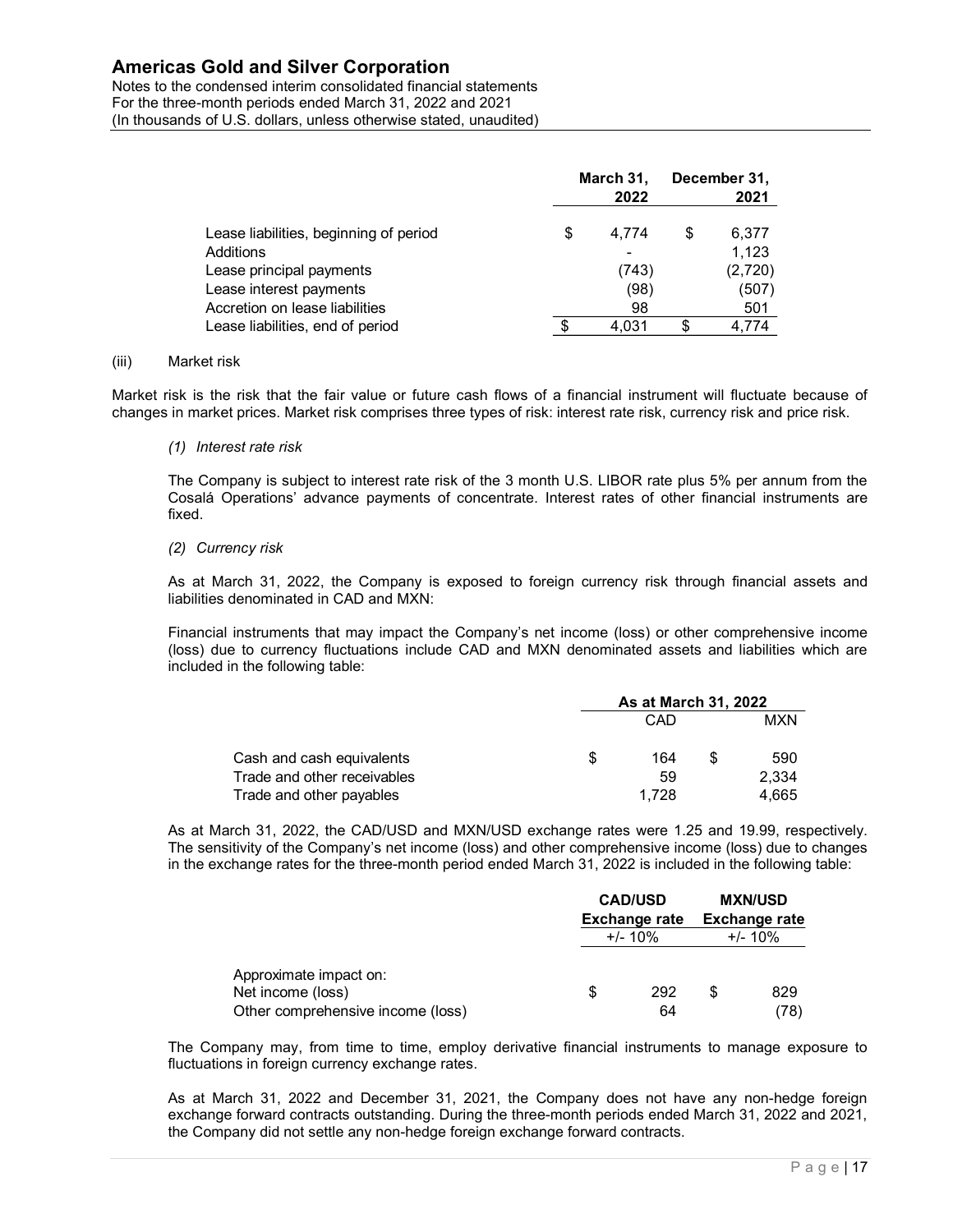### (3) Price risk

Price risk is the risk that the fair value or future cash flows of a financial instrument will fluctuate because of changes in market prices (other than those arising from interest rate risk or currency risk), whether those changes are caused by factors specific to the individual financial instrument or its issuer, or factors affecting all similar financial instruments in the market. As at March 31, 2022 the Company had certain amounts related to the sales of concentrates that have only been provisionally priced. A ±10% fluctuation in silver, zinc, lead, and gold prices would affect trade receivables by approximately \$0.9 million (December 31, 2021: \$0.5 million).

As at March 31, 2022 and December 31, 2021, the Company does not have any non-hedge commodity forward contracts outstanding. During the three-month periods ended March 31, 2022 and 2021, the Company did not settle any non-hedge commodity forward contracts.

Net amount of gain or loss on derivative instruments from non-hedge foreign exchange and commodity forward contracts recognized through profit or loss during the three-month period ended March 31, 2022 was nil (2021: nil). Total amount of gain or loss on derivative instruments including those recognized through profit or loss from the Company's convertible debentures during the three-month period ended March 31, 2022 was a gain of \$0.1 million (2021: gain of \$1.8 million).

### b. Fair values

The fair value of cash, restricted cash, trade and other receivables, and other financial assets and liabilities listed below approximate their carrying amounts mainly due to the short-term maturities of these instruments.

The methods and assumptions used in estimating the fair value of financial assets and liabilities are as follows:

- Cash and cash equivalents: The fair value of cash equivalents is valued using quoted market prices in active markets. The Company's cash equivalents consist of money market accounts held at financial institutions which have original maturities of less than 90 days.
- Trade and other receivables: The fair value of trade receivables from silver sales contracts that contain provisional pricing terms is determined using the appropriate quoted forward price from the exchange that is the principal active market for the particular metal. As such, there is an embedded derivative feature within trade receivables.
- Metals contract liability: Fixed and variable deliveries of precious metals are classified and measured as financial liabilities at fair value through profit or loss determined using forward commodity pricing curves at end of the reporting period.
- Convertible debentures and promissory note: The principal portion of the convertible debentures and promissory note are initially measured at fair value and subsequently carried at amortized cost.
- Embedded derivatives: Revenues from the sale of metals produced from silver sales contracts since the commencement of commercial production are based on provisional prices at the time of shipment. Variations between the price recorded at the time of sale and the actual final price received from the customer are caused by changes in market prices for metals sold and result in an embedded derivative in revenues and accounts receivable.
- Derivatives: The Company uses derivative and non-derivative instruments to manage financial risks, including commodity, interest rate, and foreign exchange risks. The use of derivative contracts is governed by documented risk management policies and approved limits. The Company does not use derivatives for speculative purposes. The fair value of the Company's derivative instruments is based on quoted market prices for similar instruments and at market prices at the valuation date.

The fair value hierarchy establishes three levels to classify the inputs to valuation techniques used to measure fair value:

- Level 1 inputs are quoted prices (unadjusted) in active markets for identical assets or liabilities.
- Level 2 inputs are quoted prices in markets that are not active, quoted prices for similar assets or liabilities in active markets, inputs other than quoted prices that are observable for the asset or liability (for example, interest rate and yield curves observable at commonly quoted intervals, forward pricing curves used to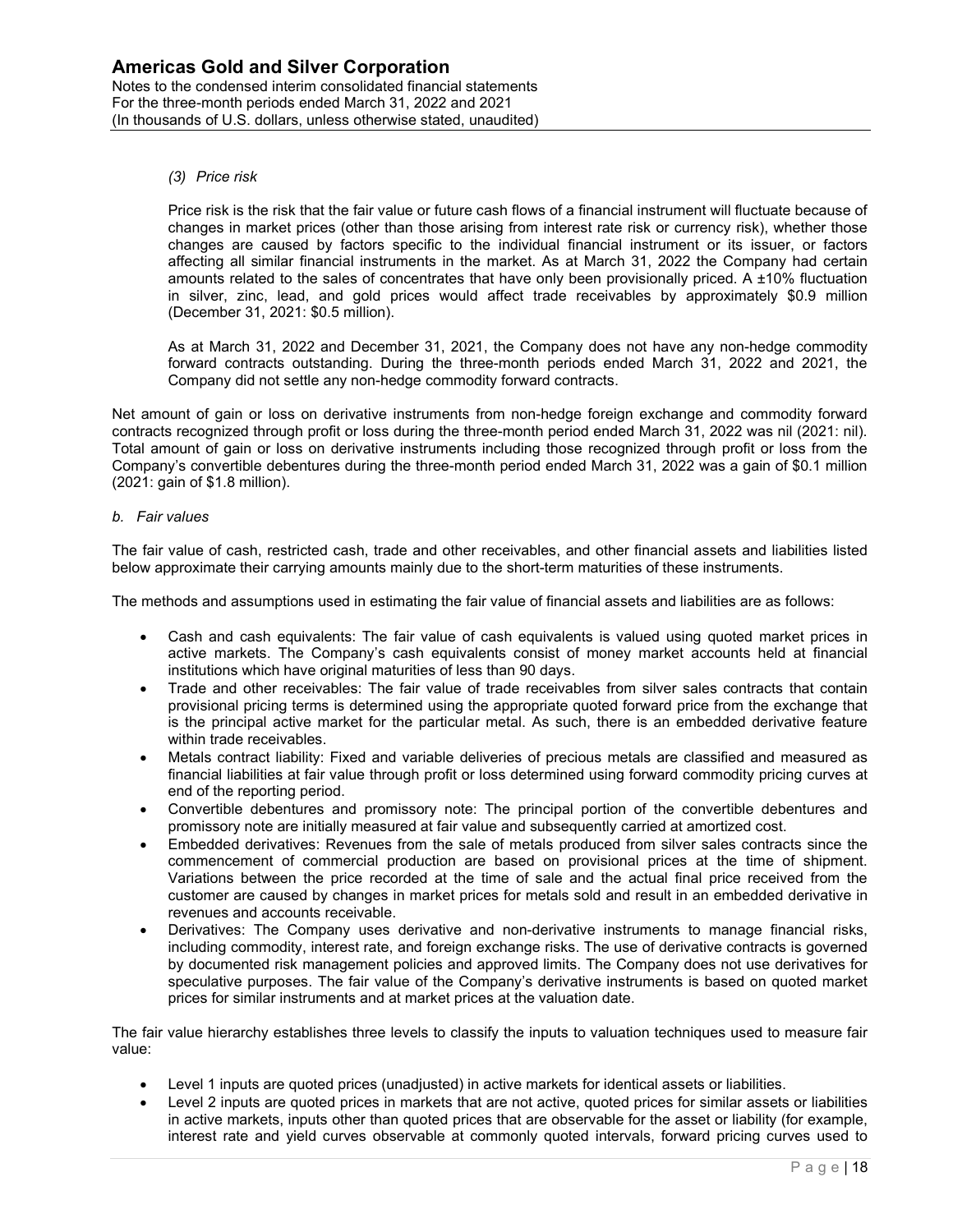Notes to the condensed interim consolidated financial statements For the three-month periods ended March 31, 2022 and 2021 (In thousands of U.S. dollars, unless otherwise stated, unaudited)

> value currency and commodity contracts and volatility measurements used to value option contracts), or inputs that are derived principally from or corroborated by observable market data or other means.

Level 3 inputs are unobservable (supported by little or no market activity).

| old and Silver Corporation<br>densed interim consolidated financial statements<br>onth periods ended March 31, 2022 and 2021<br>U.S. dollars, unless otherwise stated, unaudited) |             |              |
|-----------------------------------------------------------------------------------------------------------------------------------------------------------------------------------|-------------|--------------|
|                                                                                                                                                                                   |             |              |
|                                                                                                                                                                                   |             |              |
|                                                                                                                                                                                   |             |              |
|                                                                                                                                                                                   |             |              |
|                                                                                                                                                                                   |             |              |
|                                                                                                                                                                                   |             |              |
|                                                                                                                                                                                   |             |              |
| urrency and commodity contracts and volatility measurements used to value option contracts), or                                                                                   |             |              |
| hat are derived principally from or corroborated by observable market data or other means.                                                                                        |             |              |
| inputs are unobservable (supported by little or no market activity).                                                                                                              |             |              |
|                                                                                                                                                                                   |             |              |
|                                                                                                                                                                                   | March 31,   | December 31, |
|                                                                                                                                                                                   | 2022        | 2021         |
| Level 1                                                                                                                                                                           |             |              |
| Cash and cash equivalents                                                                                                                                                         | \$<br>7,144 | \$<br>2,900  |
| Restricted cash                                                                                                                                                                   | 4,078       | 4,078        |
|                                                                                                                                                                                   |             |              |
|                                                                                                                                                                                   |             |              |
|                                                                                                                                                                                   | 11,410      | 8,208        |
| Level 2<br>Trade and other receivables                                                                                                                                            |             | 2,162        |
| Derivative instruments                                                                                                                                                            | 2,033       |              |
| Metals contract liability                                                                                                                                                         | 40,745      | 40,905       |
|                                                                                                                                                                                   |             |              |
|                                                                                                                                                                                   |             |              |
| Amortized cost<br>Glencore pre-payment facility                                                                                                                                   |             | 1,451        |
| Promissory note                                                                                                                                                                   | 5,000       | 5,000        |
| Government loan                                                                                                                                                                   | 222         | 4,499        |
| RoyCap convertible debenture                                                                                                                                                      | 8,715       | 8,665        |
| and geographic information, and major customers                                                                                                                                   |             |              |
|                                                                                                                                                                                   |             |              |
| information                                                                                                                                                                       |             |              |

## 19. Segmented and geographic information, and major customers

### a. Segmented information

#### b. Geographic information

| 19. Segmented and geographic information, and major customers<br>a. Segmented information<br>The Company's operations comprise of four reporting segments engaged in acquisition, exploration, development<br>and exploration of mineral resource properties in Mexico and the United States. Management has determined the<br>operating segments based on the reports reviewed by the chief operating decision makers that are used to make<br>strategic decisions. | Government loan<br>RoyCap convertible debenture                      |                                                                                      |                                                             |                                                                                                                                                        |                                                                                                                           | 8,715                                                                                               | 222                                                                                                                       | 4,499<br>8,665                                                         |                                                                            |                                                                                                   |
|----------------------------------------------------------------------------------------------------------------------------------------------------------------------------------------------------------------------------------------------------------------------------------------------------------------------------------------------------------------------------------------------------------------------------------------------------------------------|----------------------------------------------------------------------|--------------------------------------------------------------------------------------|-------------------------------------------------------------|--------------------------------------------------------------------------------------------------------------------------------------------------------|---------------------------------------------------------------------------------------------------------------------------|-----------------------------------------------------------------------------------------------------|---------------------------------------------------------------------------------------------------------------------------|------------------------------------------------------------------------|----------------------------------------------------------------------------|---------------------------------------------------------------------------------------------------|
|                                                                                                                                                                                                                                                                                                                                                                                                                                                                      |                                                                      |                                                                                      |                                                             |                                                                                                                                                        |                                                                                                                           |                                                                                                     |                                                                                                                           |                                                                        |                                                                            |                                                                                                   |
|                                                                                                                                                                                                                                                                                                                                                                                                                                                                      |                                                                      |                                                                                      |                                                             |                                                                                                                                                        |                                                                                                                           |                                                                                                     |                                                                                                                           |                                                                        |                                                                            |                                                                                                   |
|                                                                                                                                                                                                                                                                                                                                                                                                                                                                      |                                                                      |                                                                                      |                                                             |                                                                                                                                                        |                                                                                                                           |                                                                                                     |                                                                                                                           |                                                                        |                                                                            |                                                                                                   |
| b. Geographic information<br>All revenues from sales of concentrates for the three-month periods ended March 31, 2022 and 2021 were earned                                                                                                                                                                                                                                                                                                                           |                                                                      |                                                                                      |                                                             |                                                                                                                                                        |                                                                                                                           |                                                                                                     |                                                                                                                           |                                                                        |                                                                            |                                                                                                   |
| in Mexico and the United States. The following segmented information is presented as at March 31, 2022 and<br>December 31, 2021, and for the three-month periods ended March 31, 2022 and 2021. The Cosalá Operations<br>segment operates in Mexico while the Galena Complex and Relief Canyon segments operate in the United States.                                                                                                                                |                                                                      |                                                                                      |                                                             |                                                                                                                                                        |                                                                                                                           |                                                                                                     |                                                                                                                           |                                                                        |                                                                            |                                                                                                   |
|                                                                                                                                                                                                                                                                                                                                                                                                                                                                      | Cosalá<br><b>Operations</b>                                          | Galena<br>Complex                                                                    | As at March 31, 2022<br>Relief<br>Canyon                    | Corporate<br>and Other                                                                                                                                 | Total                                                                                                                     | Cosalá<br><b>Operations</b>                                                                         | Galena<br>Complex                                                                                                         | As at December 31, 2021<br>Relief<br>Canyon                            | Corporate<br>and Other                                                     | Total                                                                                             |
| Cash and cash equivalents<br>Trade and other receivables<br>Inventories<br>Prepaid expenses<br>Restricted cash<br>Property, plant and equipment<br>Total assets                                                                                                                                                                                                                                                                                                      | $4,514$ \$<br>8,282<br>5,880<br>579<br>137<br>54,426<br>73,818<br>\$ | 347<br>- \$<br>3,069<br>2,018<br>645<br>53<br>63.679<br>$\sqrt{2}$<br>69,811<br>- \$ | 375 \$<br>8,655<br>731<br>3,888<br>56,136<br>69,785<br>- \$ | 1,908<br>- \$<br>59<br>$\sim$<br>213<br>$\sim$<br>212<br>2,392<br>-S                                                                                   | $7,144$ \$<br>11,410<br>16,553<br>2,168<br>4,078<br>174,453<br>215,806<br>$\sqrt{3}$                                      | 531<br>- \$<br>6,852<br>6,113<br>423<br>133<br>55.950<br>$70,002$ \$                                | 569<br>- \$<br>1,326<br>2,724<br>1,072<br>53<br>63.423<br>69,167<br>$\mathsf{s}$                                          | $1,472$ \$<br>9,072<br>584<br>3,892<br>58.292<br>73,312<br>$\sqrt{3}$  | 328<br>- \$<br>30<br>$\sim$<br>347<br>$\sim$<br>248<br>953<br>$\mathbf{s}$ | 2,900<br>8,208<br>17,909<br>2,426<br>4,078<br>177,913<br>213,434                                  |
| Trade and other payables<br>Derivative instruments<br>Glencore pre-payment facility<br>Other long-term liabilities<br>Metals contract liability<br>RoyCap convertible debenture<br>Promissory note<br>Government loan<br>Post-employment benefit obligations                                                                                                                                                                                                         | $5,197$ \$<br>s.<br>$\overline{\phantom{a}}$<br>1,915<br>500         | 3,918<br>- \$<br>1,357<br>222<br>8,085<br>6,245                                      | $3,322$ \$<br>$\overline{\phantom{a}}$<br>4,188             | 2,253<br>-S<br>2,033<br>$\overline{\phantom{a}}$<br>40,745<br>8,715<br>5,000<br>$\overline{\phantom{a}}$<br>$\overline{\phantom{a}}$<br>$\overline{a}$ | 14,690<br>- \$<br>2,033<br>$\overline{\phantom{a}}$<br>1,357<br>40,745<br>8,715<br>5,000<br>222<br>8,085<br>12,348<br>500 | 5,802 \$<br>1,451<br>$\overline{\phantom{a}}$<br>$\overline{\phantom{a}}$<br>$\sim$<br>2,008<br>488 | 5,755 \$<br>$\sim$<br>1,361<br>$\overline{\phantom{a}}$<br>$\overline{\phantom{a}}$<br>$\sim$<br>4,499<br>10,866<br>6,929 | 6,270 \$<br>$\blacksquare$<br>159<br>$\overline{\phantom{a}}$<br>4,507 | 2,749<br>- S<br>2,162<br>23<br>40,905<br>8,665<br>5,000<br>$\overline{a}$  | 20,576<br>2,162<br>1,451<br>1,543<br>40,905<br>8,665<br>5,000<br>4,499<br>10,866<br>13,444<br>488 |